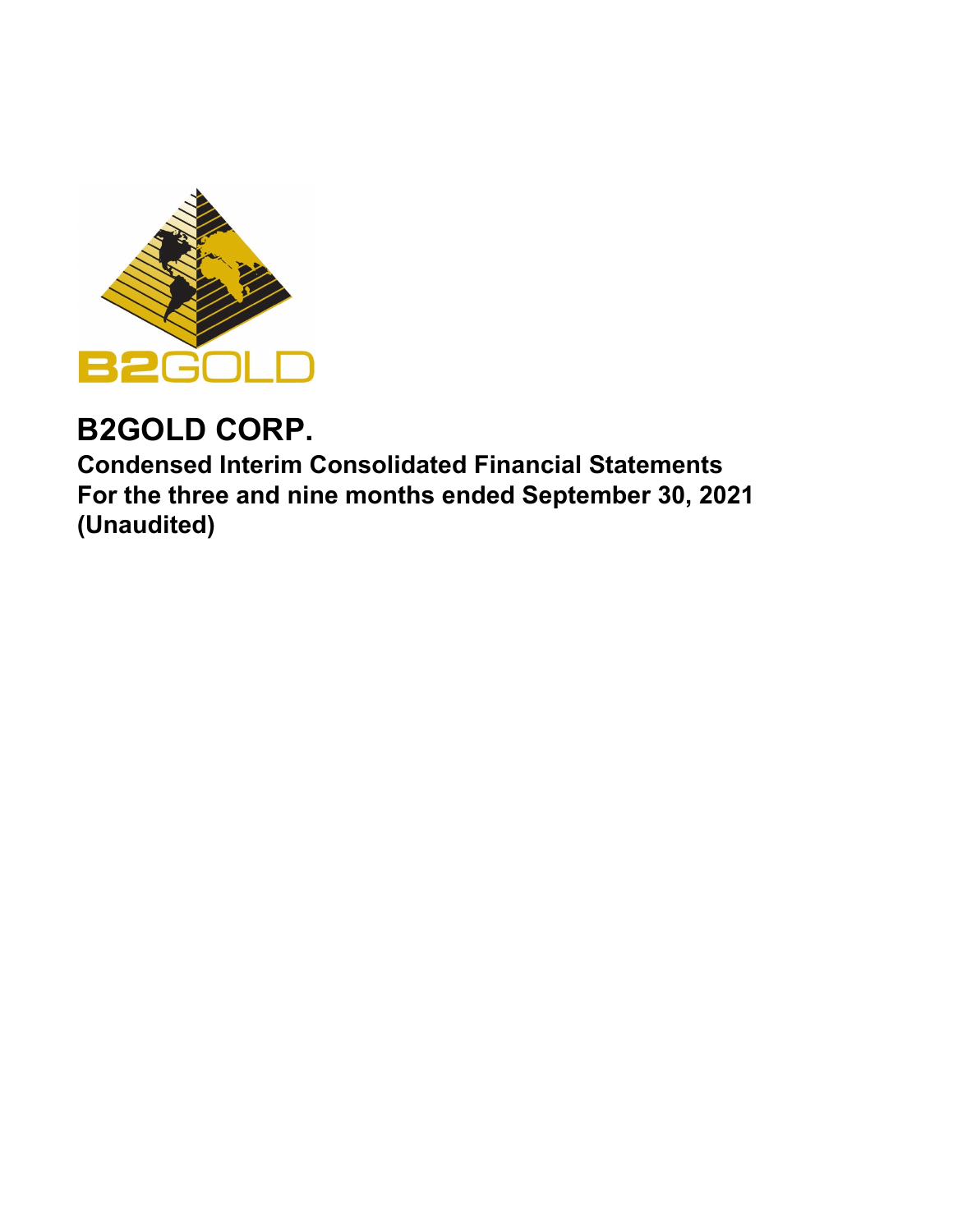## **B2GOLD CORP. CONDENSED INTERIM CONSOLIDATED STATEMENTS OF OPERATIONS FOR THE THREE AND NINE MONTHS ENDED SEPTEMBER 30**

(Expressed in thousands of United States dollars, except per share amounts) (Unaudited)

|                                                                                 | For the three<br>For the three<br>months ended<br>months ended<br>Sept. 30, 2021<br>Sept. 30, 2020 |    | For the nine<br>months ended<br>Sept. 30, 2021 |    | For the nine<br>months ended<br>Sept. 30, 2020 |    |            |
|---------------------------------------------------------------------------------|----------------------------------------------------------------------------------------------------|----|------------------------------------------------|----|------------------------------------------------|----|------------|
| Gold revenue                                                                    | \$<br>510,859                                                                                      | \$ | 487,166                                        | \$ | 1,236,151                                      | \$ | 1,309,403  |
| Cost of sales                                                                   |                                                                                                    |    |                                                |    |                                                |    |            |
| <b>Production costs</b>                                                         | (130, 770)                                                                                         |    | (104, 892)                                     |    | (374, 695)                                     |    | (293, 435) |
| Depreciation and depletion                                                      | (111, 768)                                                                                         |    | (77,090)                                       |    | (256, 304)                                     |    | (223, 284) |
| Royalties and production taxes                                                  | (33, 154)                                                                                          |    | (33, 545)                                      |    | (84, 351)                                      |    | (90, 510)  |
| <b>Total cost of sales</b>                                                      | (275, 692)                                                                                         |    | (215, 527)                                     |    | (715, 350)                                     |    | (607, 229) |
| <b>Gross profit</b>                                                             | 235,167                                                                                            |    | 271,639                                        |    | 520,801                                        |    | 702,174    |
| General and administrative                                                      | (10, 410)                                                                                          |    | (8,770)                                        |    | (31, 026)                                      |    | (27,020)   |
| Share-based payments (Note 9)                                                   | (5,996)                                                                                            |    | (4,313)                                        |    | (15, 835)                                      |    | (15, 400)  |
| Reversal of impairment of long-lived assets                                     |                                                                                                    |    | 174,309                                        |    |                                                |    | 174,309    |
| Write-down of mineral property interests                                        |                                                                                                    |    | (11, 451)                                      |    |                                                |    | (11, 451)  |
| Community relations                                                             | (855)                                                                                              |    | (690)                                          |    | (2, 169)                                       |    | (4,916)    |
| Foreign exchange losses                                                         | (2,718)                                                                                            |    | (3,669)                                        |    | (3,758)                                        |    | (8,002)    |
| Share of net income of associate                                                | 3,851                                                                                              |    | 10,877                                         |    | 13,198                                         |    | 13,512     |
| Other                                                                           | (563)                                                                                              |    | (1,000)                                        |    | (3, 972)                                       |    | (5, 428)   |
| <b>Operating income</b>                                                         | 218,476                                                                                            |    | 426,932                                        |    | 477,239                                        |    | 817,778    |
| Interest and financing expense                                                  | (3, 112)                                                                                           |    | (3,389)                                        |    | (9,057)                                        |    | (12, 957)  |
| Gains (losses) on derivative instruments                                        | 5,484                                                                                              |    | (721)                                          |    | 23,024                                         |    | (12, 133)  |
| Other                                                                           | 43                                                                                                 |    | 1,058                                          |    | 159                                            |    | 1,987      |
| Income from operations before taxes                                             | 220,891                                                                                            |    | 423,880                                        |    | 491,365                                        |    | 794,675    |
| Current income tax, withholding and other taxes (Note 13)                       | (83, 024)                                                                                          |    | (84, 552)                                      |    | (174, 620)                                     |    | (230, 251) |
| Deferred income tax expense (Note 13)                                           | (2,996)                                                                                            |    | (62, 289)                                      |    | (9,060)                                        |    | (66, 416)  |
| Net income for the period                                                       | \$<br>134,871                                                                                      | \$ | 277,039                                        | \$ | 307,685                                        | \$ | 498,008    |
| <b>Attributable to:</b>                                                         |                                                                                                    |    |                                                |    |                                                |    |            |
| Shareholders of the Company                                                     | \$<br>123,110                                                                                      | \$ | 262,868                                        | \$ | 283,122                                        | \$ | 459,601    |
| Non-controlling interests (Note 10)                                             | 11,761                                                                                             |    | 14,171                                         |    | 24,563                                         |    | 38,407     |
| Net income for the period                                                       | \$<br>134,871                                                                                      | \$ | 277,039                                        | \$ | 307,685                                        | \$ | 498,008    |
| Earnings per share<br>(attributable to shareholders of the Company) (Note 9)    |                                                                                                    |    |                                                |    |                                                |    |            |
| Basic                                                                           | \$<br>0.12                                                                                         | \$ | 0.25                                           | \$ | 0.27                                           | \$ | 0.44       |
| <b>Diluted</b>                                                                  | \$<br>0.12                                                                                         | \$ | 0.25                                           | \$ | 0.27                                           | \$ | 0.44       |
| Weighted average number of common shares outstanding<br>(in thousands) (Note 9) |                                                                                                    |    |                                                |    |                                                |    |            |
| Basic                                                                           | 1,054,747                                                                                          |    | 1,046,973                                      |    | 1,053,127                                      |    | 1,040,911  |
| Diluted                                                                         | 1,060,687                                                                                          |    | 1,063,818                                      |    | 1,061,756                                      |    | 1,055,609  |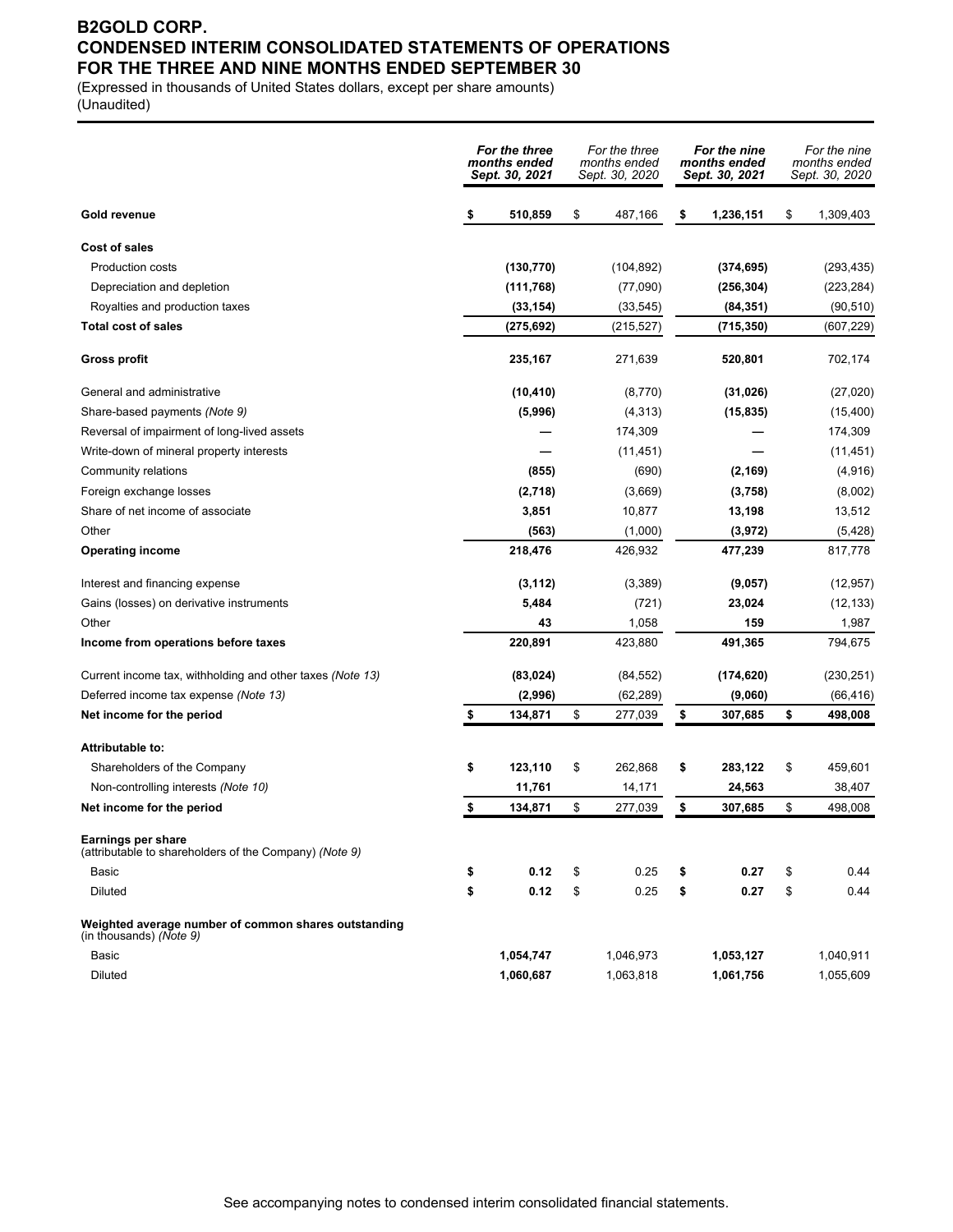## **B2GOLD CORP. CONDENSED INTERIM CONSOLIDATED STATEMENTS OF COMPREHENSIVE INCOME FOR THE THREE AND NINE MONTHS ENDED SEPTEMBER 30**

(Expressed in thousands of United States dollars)

(Unaudited)

|                                                                 | For the three<br>months ended<br>Sept. 30, 2021 | For the three<br>months ended<br>Sept. 30, 2020 |    | For the nine<br>months ended<br>Sept. 30, 2021 | For the nine<br>months ended<br>Sept. 30, 2020 |
|-----------------------------------------------------------------|-------------------------------------------------|-------------------------------------------------|----|------------------------------------------------|------------------------------------------------|
| Net income for the period                                       | \$<br>134,871                                   | \$<br>277,039                                   | \$ | 307,685                                        | \$<br>498,008                                  |
| Other comprehensive (loss) income                               |                                                 |                                                 |    |                                                |                                                |
| Items that will not be subsequently reclassified to net income: |                                                 |                                                 |    |                                                |                                                |
| Unrealized (loss) gain on investments                           | (2,807)                                         | 2,875                                           |    | (3, 446)                                       | 3,400                                          |
| Other comprehensive (loss) income for the period                | (2,807)                                         | 2,875                                           |    | (3, 446)                                       | 3,400                                          |
| Total comprehensive income for the period                       | 132,064                                         | \$<br>279,914                                   | S  | 304,239                                        | \$<br>501,408                                  |
| Other comprehensive (loss) income attributable to:              |                                                 |                                                 |    |                                                |                                                |
| Shareholders of the Company                                     | \$<br>(2,807)                                   | \$<br>2,875                                     | \$ | (3, 446)                                       | \$<br>3,400                                    |
| Non-controlling interests                                       |                                                 |                                                 |    |                                                |                                                |
|                                                                 | \$<br>(2,807)                                   | \$<br>2,875                                     | \$ | (3, 446)                                       | \$<br>3,400                                    |
| Total comprehensive income attributable to:                     |                                                 |                                                 |    |                                                |                                                |
| Shareholders of the Company                                     | \$<br>120.303                                   | \$<br>265.743                                   | \$ | 279.676                                        | \$<br>463,001                                  |
| Non-controlling interests                                       | 11,761                                          | 14,171                                          |    | 24,563                                         | 38,407                                         |
|                                                                 | \$<br>132,064                                   | \$<br>279,914                                   | \$ | 304,239                                        | \$<br>501,408                                  |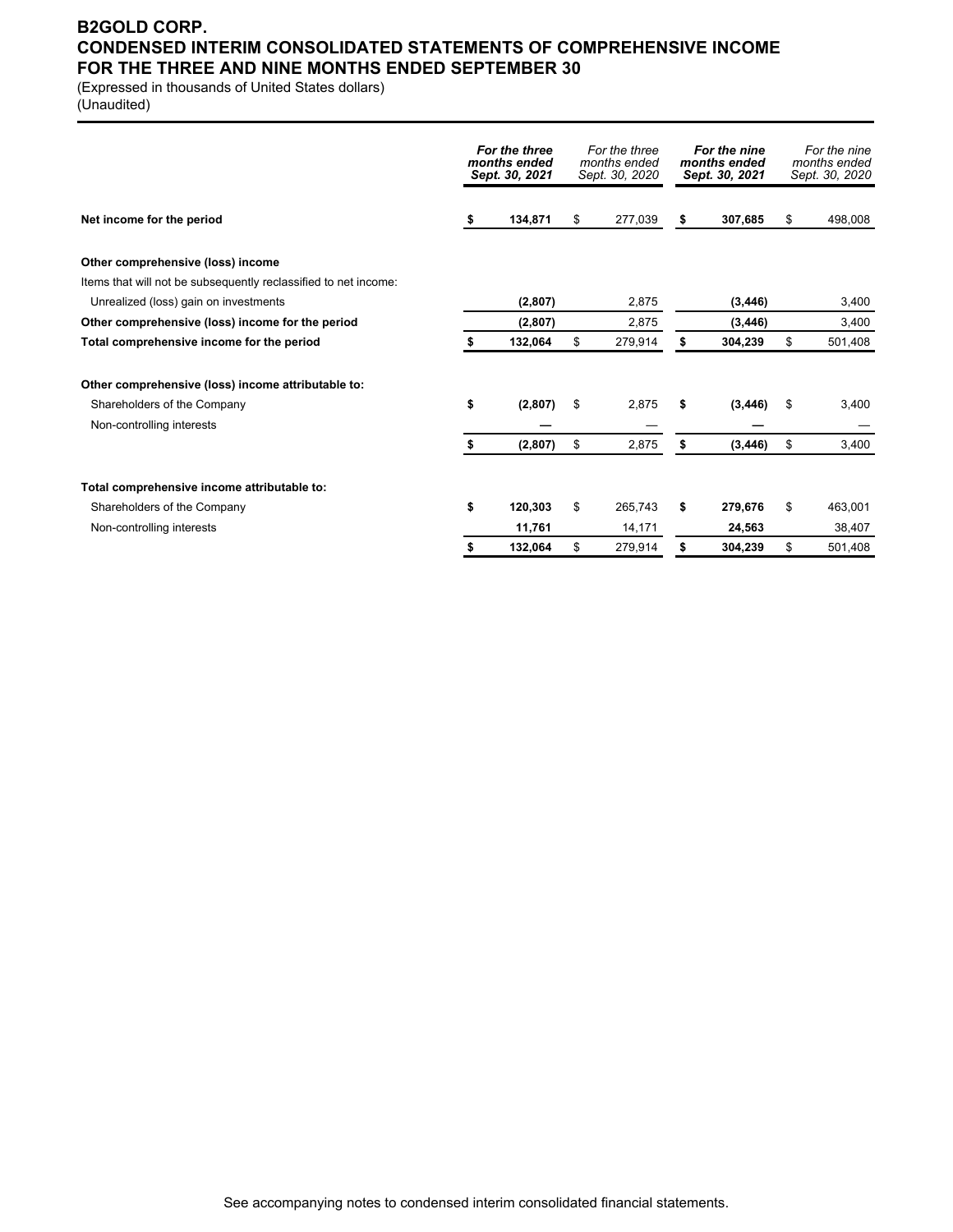## **B2GOLD CORP. CONDENSED INTERIM CONSOLIDATED STATEMENTS OF CASH FLOWS FOR THE THREE AND NINE MONTHS ENDED SEPTEMBER 30**

(Expressed in thousands of United States dollars)

(Unaudited)

|                                                              | For the three<br>months ended<br>Sept. 30, 2021 | For the three<br>months ended<br>Sept. 30, 2020 | For the nine<br>months ended<br>Sept. 30, 2021 | For the nine<br>months ended<br>Sept. 30, 2020 |
|--------------------------------------------------------------|-------------------------------------------------|-------------------------------------------------|------------------------------------------------|------------------------------------------------|
| <b>Operating activities</b>                                  |                                                 |                                                 |                                                |                                                |
| Net income for the period                                    | \$<br>134,871                                   | \$<br>277,039                                   | \$<br>307,685                                  | \$<br>498,008                                  |
| Mine restoration provisions settled                          |                                                 |                                                 |                                                | (208)                                          |
| Non-cash charges, net (Note 14)                              | 122,258                                         | (29, 744)                                       | 265,304                                        | 149,323                                        |
| Changes in non-cash working capital (Note 14)                | 57,871                                          | 52,575                                          | (113, 107)                                     | 112,876                                        |
| Changes in long-term value added tax receivables             | 5,283                                           | 136                                             | (2,061)                                        | (6,044)                                        |
| Cash provided by operating activities                        | 320,283                                         | 300,006                                         | 457,821                                        | 753,955                                        |
| <b>Financing activities</b>                                  |                                                 |                                                 |                                                |                                                |
| Revolving credit facility drawdowns (Note 8)                 |                                                 |                                                 |                                                | 250,000                                        |
| Repayment of revolving credit facility (Note 8)              |                                                 | (425,000)                                       |                                                | (450,000)                                      |
| Repayment of equipment loan facilities (Note 8)              | (7,236)                                         | (5,266)                                         | (21, 806)                                      | (20, 999)                                      |
| Interest and commitment fees paid                            | (3,967)                                         | (2,934)                                         | (5,700)                                        | (10, 838)                                      |
| Cash proceeds from stock option exercises (Note 9)           | 1,943                                           | 15,670                                          | 3,777                                          | 43,135                                         |
| Dividends paid (Note 9)                                      | (42, 186)                                       | (62, 852)                                       | (126, 151)                                     | (73, 220)                                      |
| Principal payments on lease arrangements (Note 8)            | (1, 196)                                        | (1,265)                                         | (2,624)                                        | (2,910)                                        |
| Distributions to non-controlling interests (Note 10)         | (23, 177)                                       |                                                 | (32, 411)                                      |                                                |
| Restricted cash movement                                     | 293                                             | (1,047)                                         | 792                                            | 1,231                                          |
| Cash used by financing activities                            | (75, 526)                                       | (482, 694)                                      | (184, 123)                                     | (263, 601)                                     |
| <b>Investing activities</b>                                  |                                                 |                                                 |                                                |                                                |
| Expenditures on mining interests:                            |                                                 |                                                 |                                                |                                                |
| Fekola Mine                                                  | (27, 961)                                       | (29, 186)                                       | (54, 078)                                      | (155, 659)                                     |
| <b>Masbate Mine</b>                                          | (7,023)                                         | (10, 132)                                       | (20, 365)                                      | (19, 422)                                      |
| Otjikoto Mine                                                | (19, 371)                                       | (19,044)                                        | (59, 337)                                      | (41,696)                                       |
| <b>Gramalote Project</b>                                     | (9,200)                                         | (2, 450)                                        | (16, 669)                                      | (15, 574)                                      |
| Other exploration and development (Note 14)                  | (13, 944)                                       | (11, 274)                                       | (39, 368)                                      | (32, 521)                                      |
| Purchase of common shares of associate (Note 6)              |                                                 |                                                 | (5, 945)                                       |                                                |
| Funding of reclamation accounts                              | (1,071)                                         | (8,697)                                         | (4,570)                                        | (8,697)                                        |
| Non-refundable deposit received on Toega Property (Note 6)   |                                                 |                                                 |                                                | 9,000                                          |
| Other                                                        | 2,071                                           | (884)                                           | (1, 452)                                       | 561                                            |
| Cash used by investing activities                            | (76, 499)                                       | (81, 667)                                       | (201, 784)                                     | (264,008)                                      |
| Increase (decrease) in cash and cash equivalents             | 168,258                                         | (264, 355)                                      | 71,914                                         | 226,346                                        |
| Effect of exchange rate changes on cash and cash equivalents | (3,892)                                         | 2,146                                           | (5,092)                                        | (1, 482)                                       |
| Cash and cash equivalents, beginning of period               | 382,141                                         | 627,669                                         | 479,685                                        | 140,596                                        |
| Cash and cash equivalents, end of period                     | \$<br>546,507                                   | \$<br>365,460                                   | \$<br>546,507                                  | \$<br>365,460                                  |

**Supplementary cash flow information** *(Note 14)*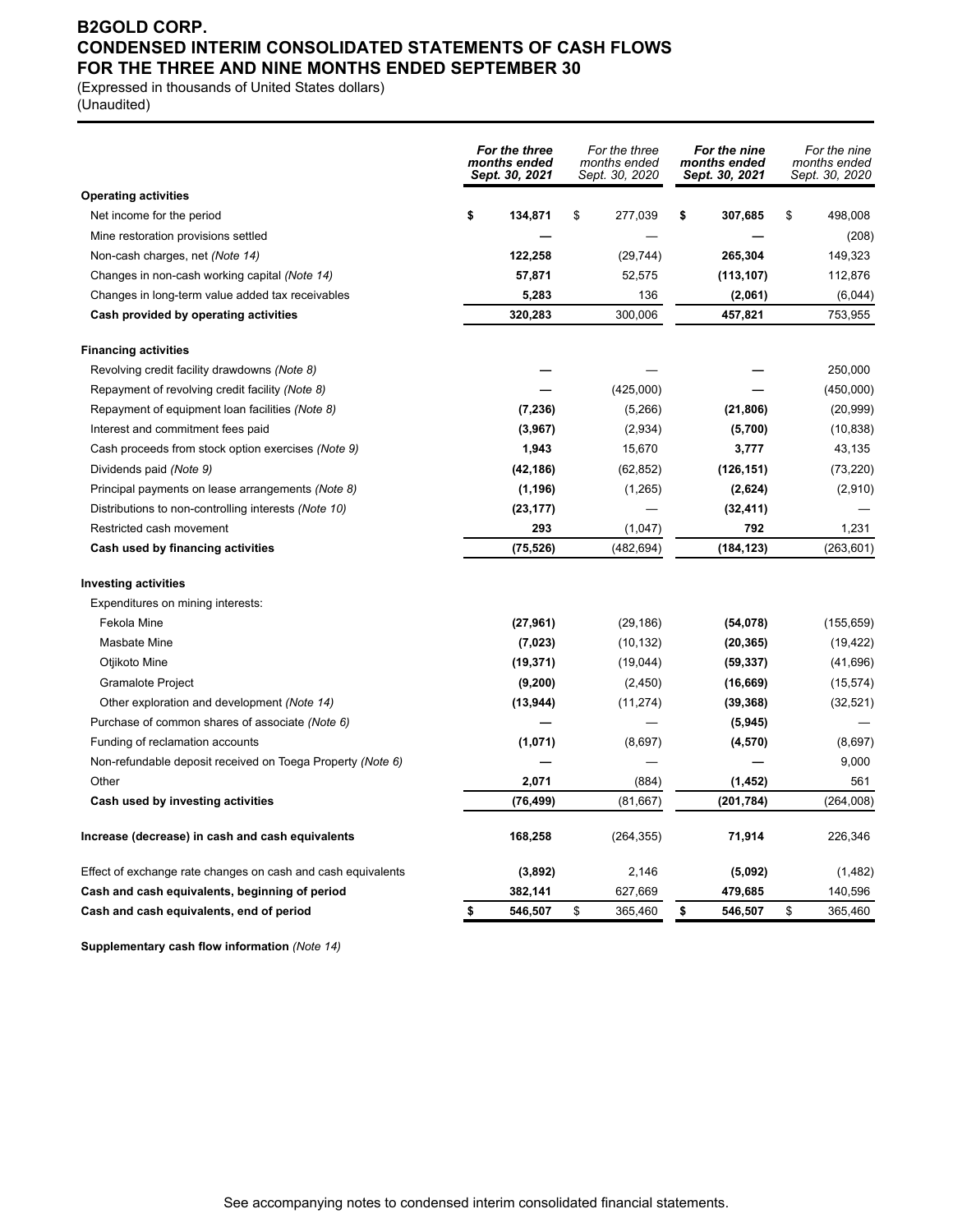# **B2GOLD CORP. CONDENSED INTERIM CONSOLIDATED BALANCE SHEETS**

(Expressed in thousands of United States dollars) (Unaudited)

|                                                                    | As at September 30, | As at December 31,<br>2020 |    |            |
|--------------------------------------------------------------------|---------------------|----------------------------|----|------------|
| Assets                                                             |                     |                            |    |            |
| <b>Current</b>                                                     |                     |                            |    |            |
| Cash and cash equivalents                                          | \$                  | 546,507                    | \$ | 479,685    |
| Accounts receivable, prepaids and other (Note 4)                   |                     | 36,356                     |    | 21,306     |
| Value-added and other tax receivables                              |                     | 25,687                     |    | 11,797     |
| Inventories (Note 5)                                               |                     | 269,795                    |    | 238,055    |
| Assets classified as held for sale (Note 6)                        |                     | 97,188                     |    | 11,855     |
|                                                                    |                     | 975,533                    |    | 762,698    |
| Value-added tax receivables                                        |                     | 37,214                     |    | 35,383     |
| Mining interests (Note 6 and Note 17 - Schedules)                  |                     |                            |    |            |
| Owned by subsidiaries and joint operations                         |                     | 2,206,136                  |    | 2,387,020  |
| Investments in associates                                          |                     | 100,119                    |    | 76,235     |
| Other assets (Note 7)                                              |                     | 79,998                     |    | 76,496     |
| Deferred income taxes                                              |                     | 5,311                      |    | 24,547     |
|                                                                    | \$                  | 3,404,311                  | \$ | 3,362,379  |
| <b>Liabilities</b>                                                 |                     |                            |    |            |
| Current                                                            |                     |                            |    |            |
| Accounts payable and accrued liabilities                           | \$                  | 87,623                     | \$ | 89,062     |
| Current income and other taxes payable                             |                     | 77,585                     |    | 154,709    |
| Current portion of long-term debt (Note 8)                         |                     | 28,779                     |    | 34,111     |
| Other current liabilities                                          |                     | 1,078                      |    | 8,211      |
| Liabilities associated with assets held for sale (Note 6)          |                     | 4,456                      |    |            |
|                                                                    |                     | 199,521                    |    | 286,093    |
| Long-term debt (Note 8)                                            |                     | 54,970                     |    | 75,911     |
| Mine restoration provisions                                        |                     | 94,818                     |    | 104,282    |
| Deferred income taxes                                              |                     | 206,851                    |    | 220,903    |
| <b>Employee benefits obligation</b>                                |                     | 7,223                      |    | 5,874      |
| Other long-term liabilities                                        |                     | 6,950                      |    | 8,726      |
|                                                                    |                     | 570,333                    |    | 701,789    |
| Equity                                                             |                     |                            |    |            |
| Shareholders' equity                                               |                     |                            |    |            |
| Share capital (Note 9)                                             |                     |                            |    |            |
| Issued: 1,055,349,741 common shares (Dec 31, 2020 - 1,051,138,175) |                     | 2,418,515                  |    | 2,407,734  |
| Contributed surplus                                                |                     | 61,499                     |    | 48,472     |
| Accumulated other comprehensive loss                               |                     | (141, 979)                 |    | (138, 533) |
| Retained earnings                                                  |                     | 412,050                    |    | 254,343    |
|                                                                    |                     | 2,750,085                  |    | 2,572,016  |
| Non-controlling interests (Note 10)                                |                     | 83,893                     |    | 88,574     |
|                                                                    |                     | 2,833,978                  |    | 2,660,590  |
|                                                                    |                     | 3,404,311                  | \$ | 3,362,379  |
| Commitments (Note 16)                                              |                     |                            |    |            |
| Approved by the Board<br>"Clive T. Johnson"<br>Director            |                     | "Robert J. Gayton"         |    | Director   |
|                                                                    |                     |                            |    |            |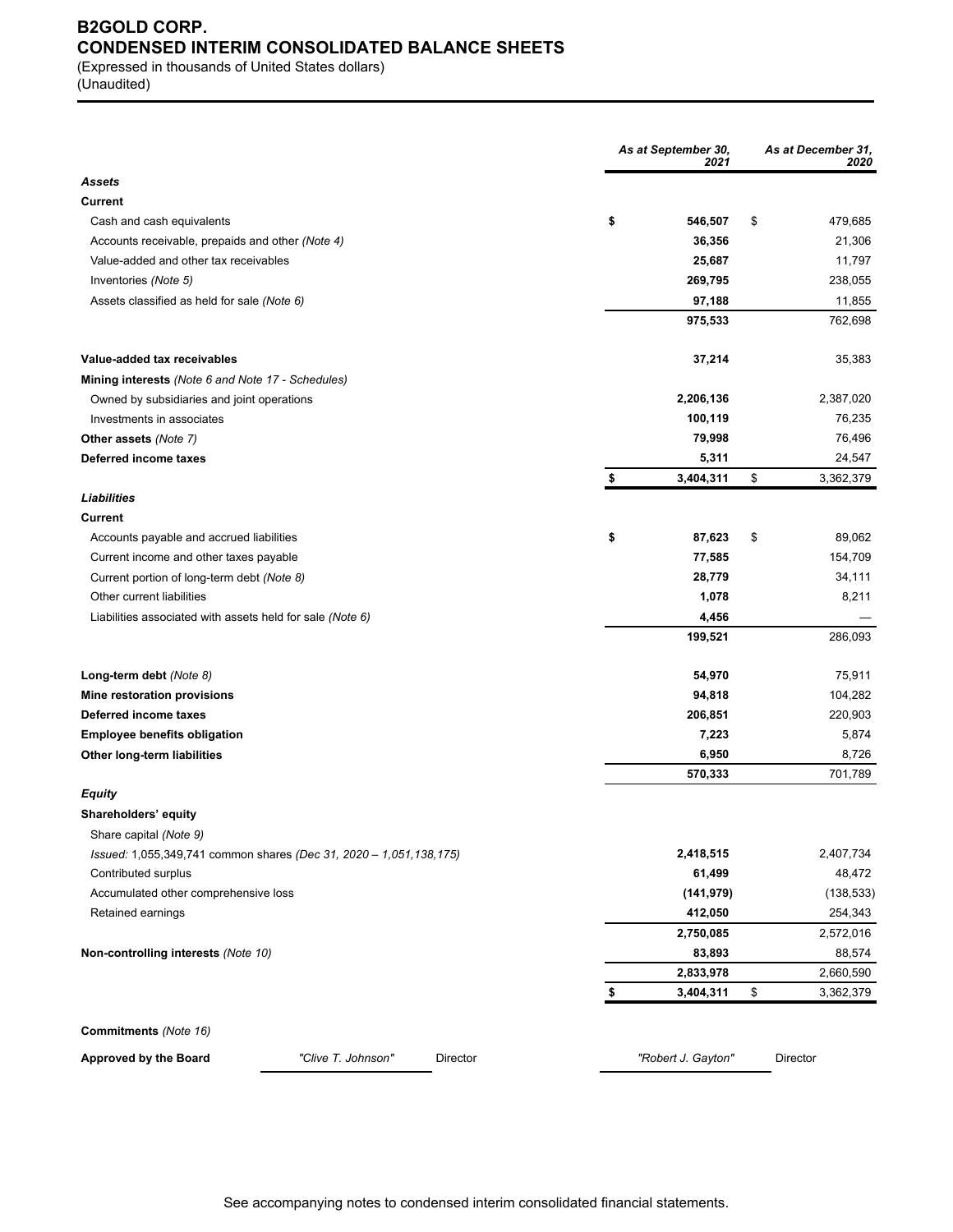## **B2GOLD CORP. CONDENSED INTERIM CONSOLIDATED STATEMENTS OF CHANGES IN EQUITY FOR THE NINE MONTHS ENDED SEPTEMBER 30**

(Expressed in thousands of United States dollars)

(Unaudited)

|                                                           |                           |                         |                        | 2021                                                 |                             |                                  |                 |
|-----------------------------------------------------------|---------------------------|-------------------------|------------------------|------------------------------------------------------|-----------------------------|----------------------------------|-----------------|
|                                                           | <b>Shares</b><br>('000's) | <b>Share</b><br>capital | Contributed<br>surplus | <b>Accumulated</b><br>other<br>comprehensive<br>loss | <b>Retained</b><br>earnings | Non-<br>controlling<br>interests | Total<br>equity |
| Balance at December 31, 2020                              | 1,051,138                 | $$2,407,734$ \$         | 48,472 \$              | $(138, 533)$ \$                                      | 254,343 \$                  | 88,574                           | \$2,660,590     |
| Net income for the period                                 |                           |                         |                        |                                                      | 283,122                     | 24,563                           | 307,685         |
| Dividends (Note 9)                                        |                           |                         | 800                    |                                                      | (127, 112)                  |                                  | (126, 312)      |
| Unrealised loss on investments                            |                           |                         |                        | (3, 446)                                             |                             |                                  | (3, 446)        |
| Shares issued on exercise of stock options<br>(Note 9)    | 2,069                     | 3,777                   |                        |                                                      |                             |                                  | 3,777           |
| Shares issued on vesting of RSUs<br>(Note 9)              | 2,143                     | 6,068                   | (6,068)                |                                                      |                             |                                  |                 |
| Transactions with non-controlling interest<br>(Note 10)   |                           |                         |                        |                                                      | 1,697                       | (29, 244)                        | (27, 547)       |
| Share-based payments (Note 9)                             |                           |                         | 19,231                 |                                                      |                             |                                  | 19,231          |
| Transfer to share capital on exercise of<br>stock options |                           | 936                     | (936)                  |                                                      |                             |                                  |                 |
| Balance at September 30, 2021                             | 1,055,350                 | $$2,418,515$ \$         | 61,499 \$              | $(141, 979)$ \$                                      | 412,050 \$                  | 83,893                           | \$2,833,978     |

|                                                           |                           |                         |                        | 2020                                          |                                          |                                  |                     |
|-----------------------------------------------------------|---------------------------|-------------------------|------------------------|-----------------------------------------------|------------------------------------------|----------------------------------|---------------------|
|                                                           | <b>Shares</b><br>('000's) | <b>Share</b><br>capital | Contributed<br>surplus | Accumulated<br>other<br>comprehensive<br>loss | <b>Retained</b><br>earnings<br>(deficit) | Non-<br>controlling<br>interests | Total<br>equity     |
| Balance at December 31, 2019                              | 1,030,400                 | $$2,339,874$ \$         | 56,685 \$              | $(145.071)$ \$                                | $(261, 245)$ \$                          | 61,409                           | \$2,051,652         |
| Net income for the period                                 |                           |                         |                        |                                               | 459,601                                  | 38,407                           | 498,008             |
| Dividends (Note 9)                                        |                           |                         | 453                    |                                               | (73, 762)                                |                                  | (73, 309)           |
| Unrealised gain on investments                            |                           |                         |                        | 3,400                                         |                                          |                                  | 3,400               |
| Shares issued on exercise of stock options<br>(Note 9)    | 18,095                    | 41,635                  |                        |                                               |                                          |                                  | 41,635              |
| Shares issued on vesting of RSUs<br>(Note 9)              | 1,473                     | 3,960                   | (3,960)                |                                               |                                          |                                  |                     |
| Interest on loan to non-controlling interest<br>(Note 10) |                           |                         |                        |                                               | 2,746                                    | (2, 334)                         | 412                 |
| Share-based payments (Note 9)                             |                           |                         | 11,473                 |                                               |                                          |                                  | 11,473              |
| Transfer to share capital on exercise of<br>stock options |                           | 18,018                  | (18,018)               |                                               |                                          |                                  |                     |
| Balance at September 30, 2020                             | 1,049,968                 | \$2,403,487             | 46,633 \$<br>\$        | $(141, 671)$ \$                               | 127,340 \$                               |                                  | 97,482 \$ 2,533,271 |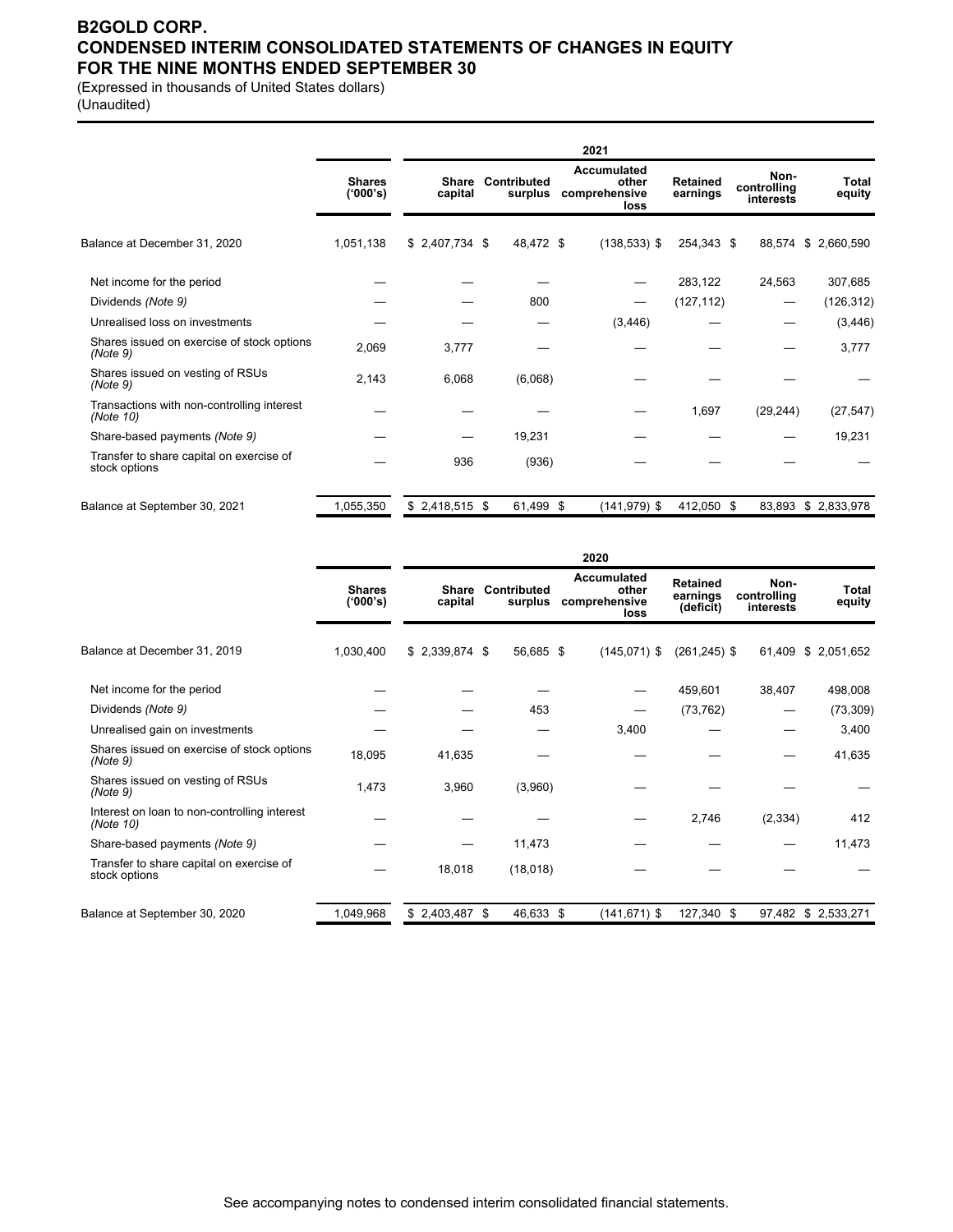(All tabular amounts are in thousands of United States dollars unless otherwise stated) (Unaudited)

#### *1 Nature of operations*

B2Gold Corp. ("B2Gold" or the "Company") is a Vancouver-based gold producer with three operating mines. The Company operates the Fekola Mine in Mali, the Masbate Mine in the Philippines and the Otjikoto Mine in Namibia. The Company also has a 50% joint operation interest in the Gramalote Project in Colombia. In addition, the Company has a portfolio of other evaluation and exploration assets in Mali, Namibia, Uzbekistan and Finland. On October 25, 2021, the Company entered into an agreement to dispose of its 81% interest in the Kiaka Project.

B2Gold is a public company which is listed on the Toronto Stock Exchange under the symbol "BTO", the NYSE American LLC under the symbol "BTG" and the Namibian Stock Exchange under the symbol "B2G". B2Gold's head office is located at Suite 3400, Park Place, 666 Burrard Street, Vancouver, British Columbia, V6C 2X8.

#### *2 Basis of preparation*

These condensed interim consolidated financial statements have been prepared in accordance with International Accounting Standard 34, *Interim Financial Reporting* of International Financial Reporting Standards as issued by the International Accounting Standards Board ("IFRS"). These condensed interim consolidated financial statements should be read in conjunction with the audited consolidated financial statements for the year ended December 31, 2020, which have been prepared in accordance with IFRS.

These condensed interim consolidated financial statements follow the same accounting policies and methods of application as the most recent audited consolidated financial statements of the Company.

These condensed consolidated interim financial statements were authorized for issue by the Board of Directors on November 2, 2021.

#### *3 Significant accounting judgements and estimates*

The preparation of these financial statements in conformity with IFRS requires judgements and estimates that affect the amounts reported. Those judgements and estimates concerning the future may differ from actual results. The following are the areas of accounting policy judgement and accounting estimates applied by management that most significantly affect the Company's financial statements, including those areas of estimation uncertainty that could result in a material adjustment to the carrying amounts of assets and liabilities within the next financial year.

#### *COVID-19 estimation uncertainty*

A global pandemic related to COVID-19 was declared by the World Health Organization in March 2020. The current and expected impacts on global commerce have been and are anticipated to continue to be far-reaching. To date, globally, there has been significant volatility in commodity prices and foreign exchange rates, restrictions on the conduct of business in many jurisdictions, including travel restrictions, and supply chain disruptions. There is significant ongoing global uncertainty surrounding COVID-19 and the extent and duration of the impact that it may have.

The areas of judgement and estimation uncertainty for the Company which may be impacted include estimates used to determine recoverable reserves and resources, estimates used to determine the recoverable amounts of long-lived assets, estimates used to determine the recoverable amounts of value-added tax receivables and estimates regarding deferred income taxes and valuation allowances. The impact of COVID-19 on the global economic environment, and the local jurisdictions in which the Company operates, could result in further changes to the way the Company runs its mines. These changes could result in revenues or costs being different from the Company's expectations. This impact could be material.

#### *Mineral reserve and resource estimates*

Mineral reserves are estimates of the amount of ore that can be economically and legally extracted from the Company's mining properties. The Company estimates its mineral reserves and mineral resources based on information compiled by appropriately qualified persons relating to the geological data on the size, depth and shape of the ore body, and requires complex geological judgements to interpret the data. The estimation of recoverable reserves is based upon factors such as estimates of foreign exchange rates, commodity prices, future capital requirements, metallurgical recoveries, permitting and production costs along with geological assumptions and judgements made in estimating the size, and grade of the ore body. Changes in the reserve or resource estimates may impact the carrying value of mining interests, mine restoration provisions, recognition of deferred tax assets, depreciation and amortization charges and royalties receivable.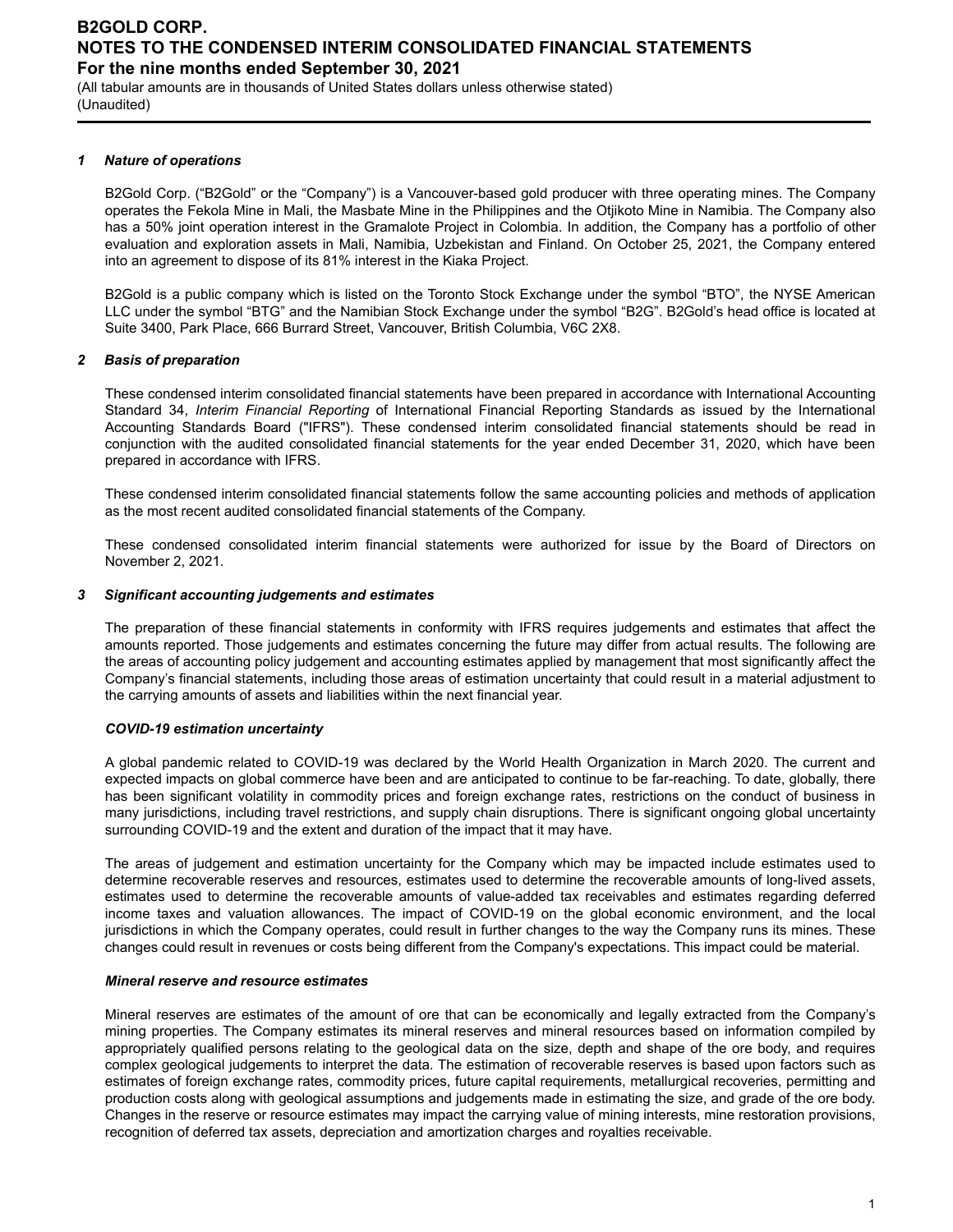(All tabular amounts are in thousands of United States dollars unless otherwise stated) (Unaudited)

#### *Impairment of long-lived assets*

Long-lived assets are tested for impairment, or reversal of a previous impairment, if there is an indicator of impairment or a subsequent reversal. Calculating the estimated recoverable amount of cash generating units for long-lived assets requires management to make estimates and assumptions that include such factors as reserves and resources, future production levels, metallurgical recovery estimates, operating and capital costs, future metal prices and discount rates. Changes in any of these assumptions or estimates used in determining the recoverable amount could impact the analysis. Such changes could be material.

#### *Value-added tax receivables*

The Company incurs indirect taxes, including value-added tax, on purchases of goods and services at its operating mines and development projects. Indirect tax balances are recorded at their estimated recoverable amounts within current or longterm assets, net of provisions, and reflect the Company's best estimate of their recoverability under existing tax rules in the respective jurisdictions in which they arise. Management's assessment of recoverability considers the probable outcomes of claimed deductions and/or disputes. The provisions and balance sheet classifications made to date may be subject to change and such change may be material.

#### *Uncertain tax positions*

The Company's operations involve the application of complex tax regulations in multiple international jurisdictions. Determining the tax treatment of a transaction requires the Company to apply judgement in its interpretation of the applicable tax law. These positions are not final until accepted by the relevant tax authority. The tax treatment may change based on the result of assessments or audits by the tax authorities often years after the initial filing.

The Company recognizes and records potential liabilities for uncertain tax positions based on its assessment of the amount, or range of amounts of tax that will be due. The Company adjusts these accruals as new information becomes available. Due to the complexity and uncertainty associated with certain tax treatments, the ultimate resolution could result in a payment that is materially different from the Company's current estimate of the tax liabilities.

#### *Current and deferred income taxes*

The Company is periodically required to estimate the tax basis of assets and liabilities. Where applicable tax laws and regulations are either unclear or subject to varying interpretations, it is possible that changes in these estimates could occur that materially affect the amounts of deferred income tax assets and liabilities recorded in the financial statements. Changes in deferred tax assets and liabilities generally have a direct impact on earnings in the period that the changes occur.

Each period, the Company evaluates the likelihood of whether some portion or all of each deferred tax asset will not be realized. This evaluation is based on historic and future expected levels of taxable income and the associated repatriation of retained earnings, the pattern and timing of reversals of taxable temporary timing differences that give rise to deferred tax liabilities, and tax planning initiatives. Levels of future taxable income are affected by, among other things, metal prices, production costs, quantities of proven and probable gold reserves, interest rates and foreign currency exchange rates. The availability of retained earnings for distribution depends on future levels of taxable income as well as future reclamation expenditures, capital expenditures, dividends and other uses of available cash flow.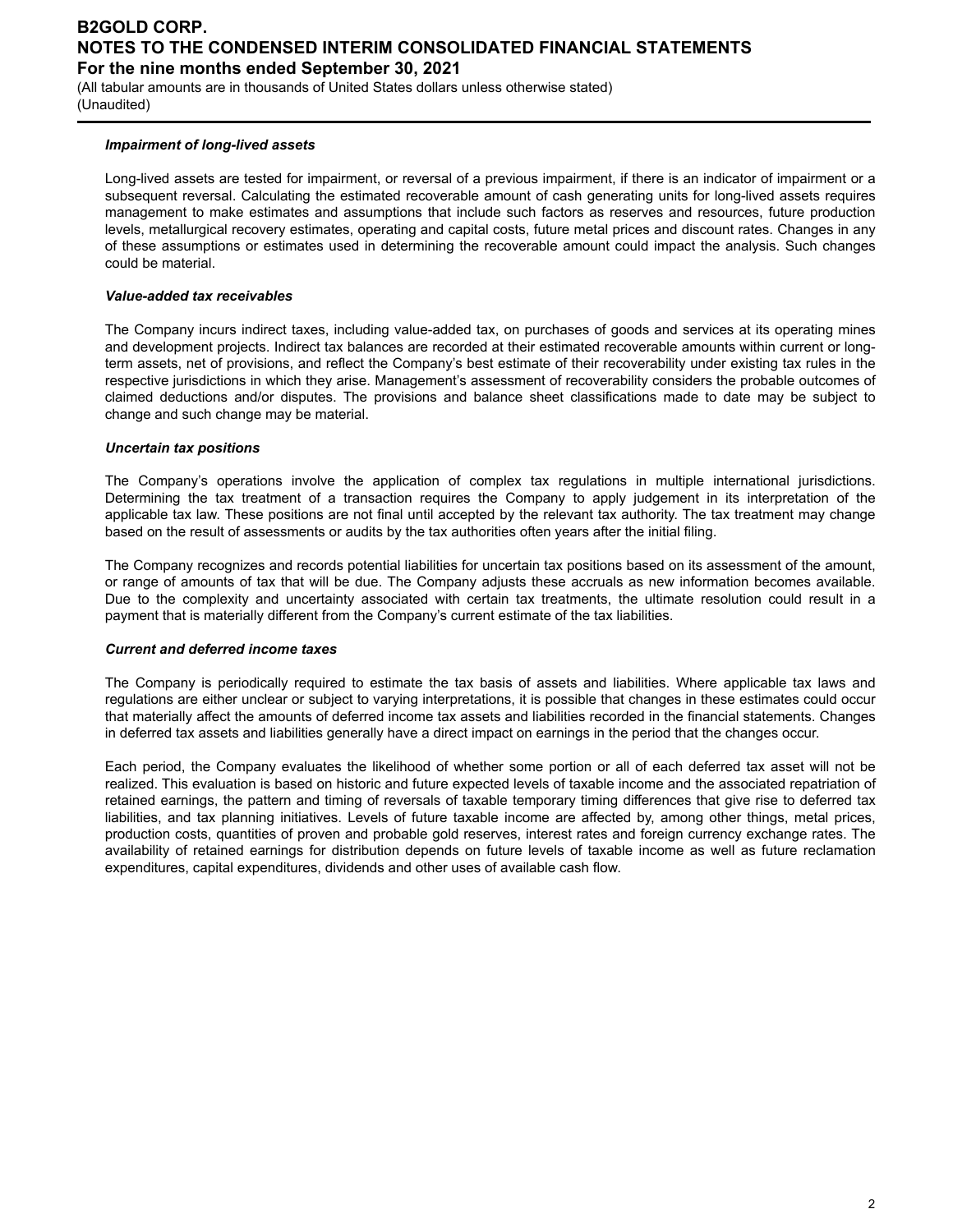(All tabular amounts are in thousands of United States dollars unless otherwise stated) (Unaudited)

### *4 Accounts receivable, prepaids and other*

|                                           | <b>September 30, 2021</b> | <b>December 31, 2020</b> |
|-------------------------------------------|---------------------------|--------------------------|
|                                           |                           | \$                       |
| Supplier advances                         | 6,262                     | 5,208                    |
| Current portion of derivative instruments | 15,537                    | 3,252                    |
| Prepaid expenses                          | 7,786                     | 4,903                    |
| Other receivables                         | 6,771                     | 7,943                    |
|                                           | 36,356                    | 21,306                   |

#### *5 Inventories*

|                          | <b>September 30, 2021</b> | December 31, 2020 |
|--------------------------|---------------------------|-------------------|
|                          | S                         |                   |
| Gold and silver bullion  | 43,324                    | 39,157            |
| In-process inventory     | 11,639                    | 7,984             |
| Ore stock-pile inventory | 79.822                    | 71,115            |
| Materials and supplies   | 135.010                   | 119,799           |
|                          | 269,795                   | 238,055           |

Ore stock-pile inventory includes amounts for the Fekola Mine of \$59 million (December 31, 2020 - \$44 million), for the Otjikoto Mine of \$16 million (December 31, 2020 – \$25 million), and for the Masbate Mine of \$5 million (December 31, 2020 - \$2 million).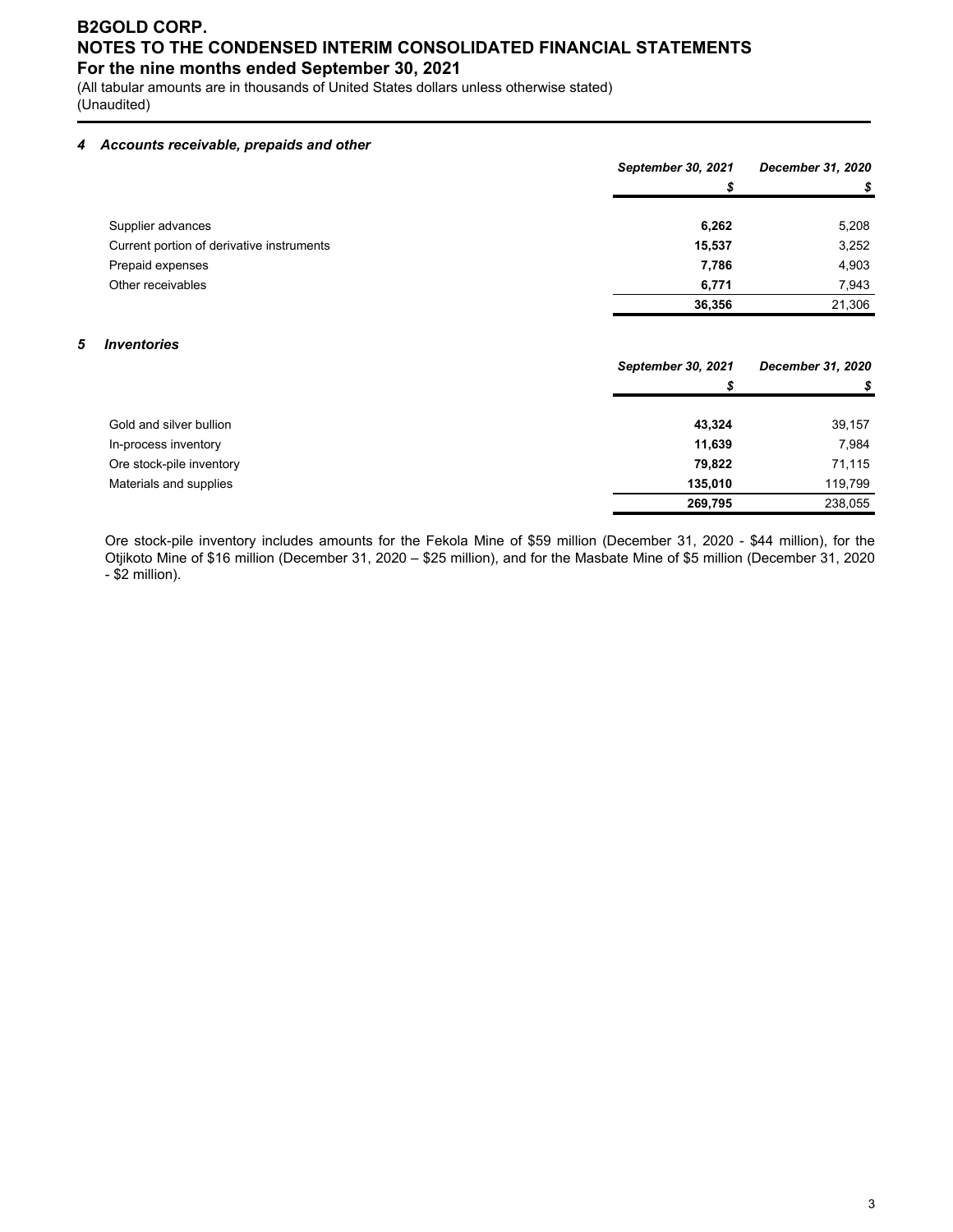(All tabular amounts are in thousands of United States dollars unless otherwise stated) (Unaudited)

#### *6 Mining interests*

|                                                                   | September 30, 2021 | December 31, 2020 |
|-------------------------------------------------------------------|--------------------|-------------------|
|                                                                   | \$                 | \$                |
| Property, plant and equipment (depletable)                        |                    |                   |
| Fekola Mine, Mali                                                 |                    |                   |
| Cost                                                              | 1,577,805          | 1,516,134         |
| Accumulated depreciation and depletion                            | (557, 610)         | (416, 559)        |
|                                                                   | 1,020,195          | 1,099,575         |
| Masbate Mine, Philippines                                         |                    |                   |
| Cost                                                              | 1,067,308          | 1,046,577         |
| Accumulated depreciation and depletion                            | (432, 177)         | (361, 438)        |
|                                                                   | 635,131            | 685,139           |
| Otjikoto Mine, Namibia                                            |                    |                   |
| Cost                                                              | 753,538            | 696,956           |
| Accumulated depreciation and depletion                            | (429, 478)         | (371, 138)        |
|                                                                   | 324,060            | 325,818           |
| Exploration and evaluation properties (pre-depletable)            |                    |                   |
| Gramalote, Colombia, net of impairment                            | 112,442            | 95,435            |
| Kiaka, Burkina Faso                                               |                    | 80,927            |
| Menankoto, Mali                                                   | 32,816             | 28,991            |
| Bantako Nord, Mali                                                | 12,934             | 6,191             |
| Ondundu, Namibia                                                  | 10,846             | 10,701            |
| Mocoa Royalty, Colombia                                           | 10,230             | 10,230            |
| Finland Properties, Finland                                       | 10,730             | 9,034             |
| Uzbekistan Properties, Uzbekistan                                 | 6,922              | 4,131             |
| Other                                                             | 5,876              | 6,688             |
|                                                                   | 202,796            | 252,328           |
| Corporate & other                                                 |                    |                   |
| Office, furniture and equipment, net                              | 23,954             | 24,160            |
|                                                                   | 2,206,136          | 2,387,020         |
| Investments in associates (accounted for using the equity method) |                    |                   |
| Calibre, Nicaragua                                                | 89,433             | 76,235            |
| BeMetals, Various                                                 | 10,686             |                   |
|                                                                   | 100,119            | 76,235            |
|                                                                   | 2,306,255          | 2,463,255         |

#### *Menankoto*

The Company, through its Malian subsidiary Menankoto SARL ("Menankoto"), is currently involved in a dispute with the Malian Government related to renewal of the Menankoto exploration permit (the "Menankoto Permit") which it had applied for a renewal of in early February 2021. The Company strongly believes that Menankoto is entitled to a one-year renewal of the Menankoto Permit under applicable law. After ongoing discussions with the Malian Government were not ultimately successful in resolving the situation, on June 24, 2021 the Company announced that it had formally commenced arbitration proceedings against the Republic of Mali. The arbitration has been commenced pursuant to the arbitration clause set out in the Menankoto mining convention (the "Convention") governed by the 2012 Malian Mining Code ("2012 Mining Code"), on the basis that the Republic of Mali breached its obligations under the Convention and under the 2012 Mining Code. Based on the terms of the Convention, the arbitration will be conducted by the International Centre for Settlement of Investment Disputes in Paris, France. In addition to pursuing arbitration under the Convention, the Company may pursue, as required, all other available legal remedies.

The Company considered the non-renewal of the Menankoto Permit to be an indicator of impairment for its Menankoto Property, which had a carrying value of \$33 million. The Company conducted an impairment analysis whereby the carrying value of the Menankoto Permit was compared to an estimate of its recoverable amount which was determined to be its fair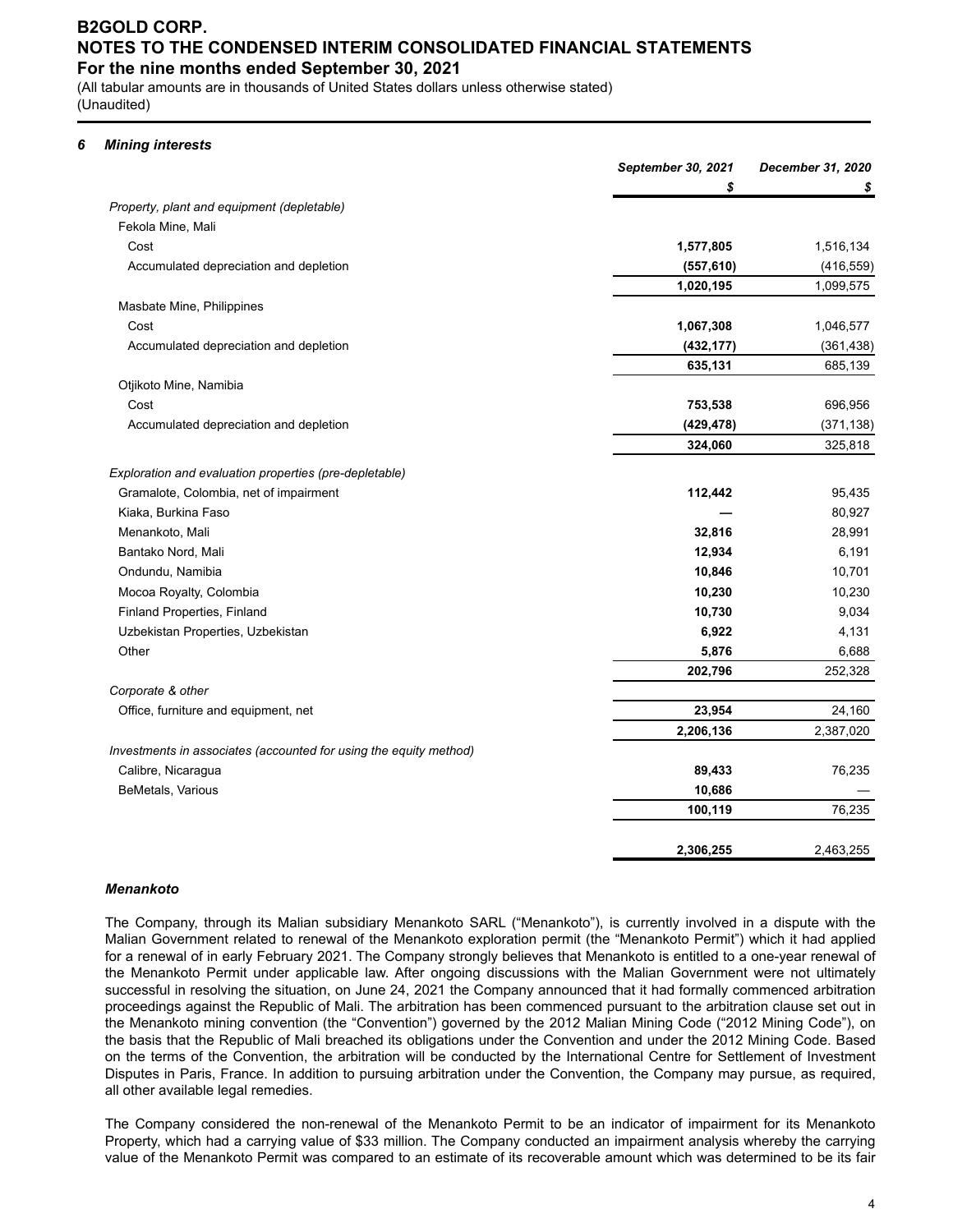(All tabular amounts are in thousands of United States dollars unless otherwise stated) (Unaudited)

value less costs of disposal ("FVLCD"). FVLCD was determined based on the weighted-average probabilities of successful return of the Menankoto Permit through available legal remedies applied to a value of the property based on recent market transactions. The Company's analysis concluded that the carrying value of the Menankoto exploration property was not impaired.

#### *Kiaka*

Subsequent to September 30, 2021, on October 25, 2021, the Company entered into a binding agreement with West African Resources Limited ("WAF") (the "Kiaka Agreement"), pursuant to which B2Gold agreed to sell to WAF 100% of the issued and outstanding shares of Volta Resources (Cayman) Inc., the holder of an 81% interest in the Kiaka gold project located in Burkina Faso (the "Kiaka Project"). Under the terms of the Kiaka Agreement, B2Gold will receive the following consideration (the "Kiaka Transaction"):

- cash payment of \$0.45 million paid on execution of the Kiaka Agreement;
- \$45 million payable on closing of the Kiaka Transaction, comprised of 50% cash and 50% in WAF ordinary shares;
- \$45 million payable on the earlier of (i) commencement of construction at the Kiaka Project (provided such date will be a minimum of 6 months from the date of the Kiaka Agreement), (ii) completion of a positive feasibility study at the Kiaka Project, and (iii) October 25, 2022, in cash or WAF ordinary shares, at B2Gold's option but subject to any required WAF shareholder approval to issue WAF ordinary shares; and
- 2.7% net smelter return ("NSR") royalty interest on the first 2,500,000 ounces of gold produced at the Kiaka Project, and a 0.45% NSR royalty interest on the next 1,500,000 ounces of gold produced at the Kiaka Project.

The closing of the Kiaka Transaction is subject to certain customary conditions, including completion of a transaction between WAF and GAMS-Mining F&I Ltd. ("GAMS") pursuant to which WAF will acquire GAMS' 9% interest in the Kiaka Project, and completion of the transaction under the Amended Toega Agreement (as defined below).

In accordance with IFRS 5 *Non-current assets held for sale and discontinued operations*, the Kiaka property meets the definition of an asset held-for-sale and has been accounted for as a disposal group held for sale at September 30, 2021. As a result, Kiaka property balances are presented as current assets held for sale (made up of \$85 million of mineral property costs) and current liabilities held for sale (made up of \$4 million of deferred income tax liabilities) on the Condensed Interim Consolidated Balance Sheet.

#### *Toega*

On April 28, 2020, the Company and its 10% partner GAMS entered into a definitive agreement with WAF for the sale of the Toega property located in Burkina Faso. As a result of the transaction, the Company's \$9 million share of the non-refundable cash payment was credited to the carrying value of the mineral property and the remaining value of the Toega property of \$12 million has been classified as an asset held for sale on the Condensed Interim Consolidated Balance Sheet at September 30, 2021 and December 31, 2020.

Subsequent to September 30, 2021, on October 25, 2021, the Company entered into an amended and restated purchase agreement with WAF and GAMS (the "Amended Toega Agreement"), pursuant to which B2Gold agreed to sell to WAF 100% of the shares of Kiaka Gold SARL, the holder of the Toega gold project located in Burkina Faso (the "Toega Project")(the original transaction was structured as a sale of assets comprising the Toega Project) and GAMS will sell its 10% beneficial interest in the Toega Project. B2Gold holds a 90% beneficial interest in the Toega Project with GAMS holding the remaining 10%. Under the terms of the Amended Toega Agreement, B2Gold will receive cash payments of \$18 million (\$9 million of which has been received as outlined above), and on the first 1.5 million ounces of gold produced at the Toega Project, a 2.7% NSR royalty until such time as the royalty payments total \$22.5 million and thereafter a 0.45% NSR royalty interest (the "Toega Transaction"). The closing of the Toega Transaction is subject to certain customary conditions. The parties expect the Toega Transaction to be completed by the end of November 2021.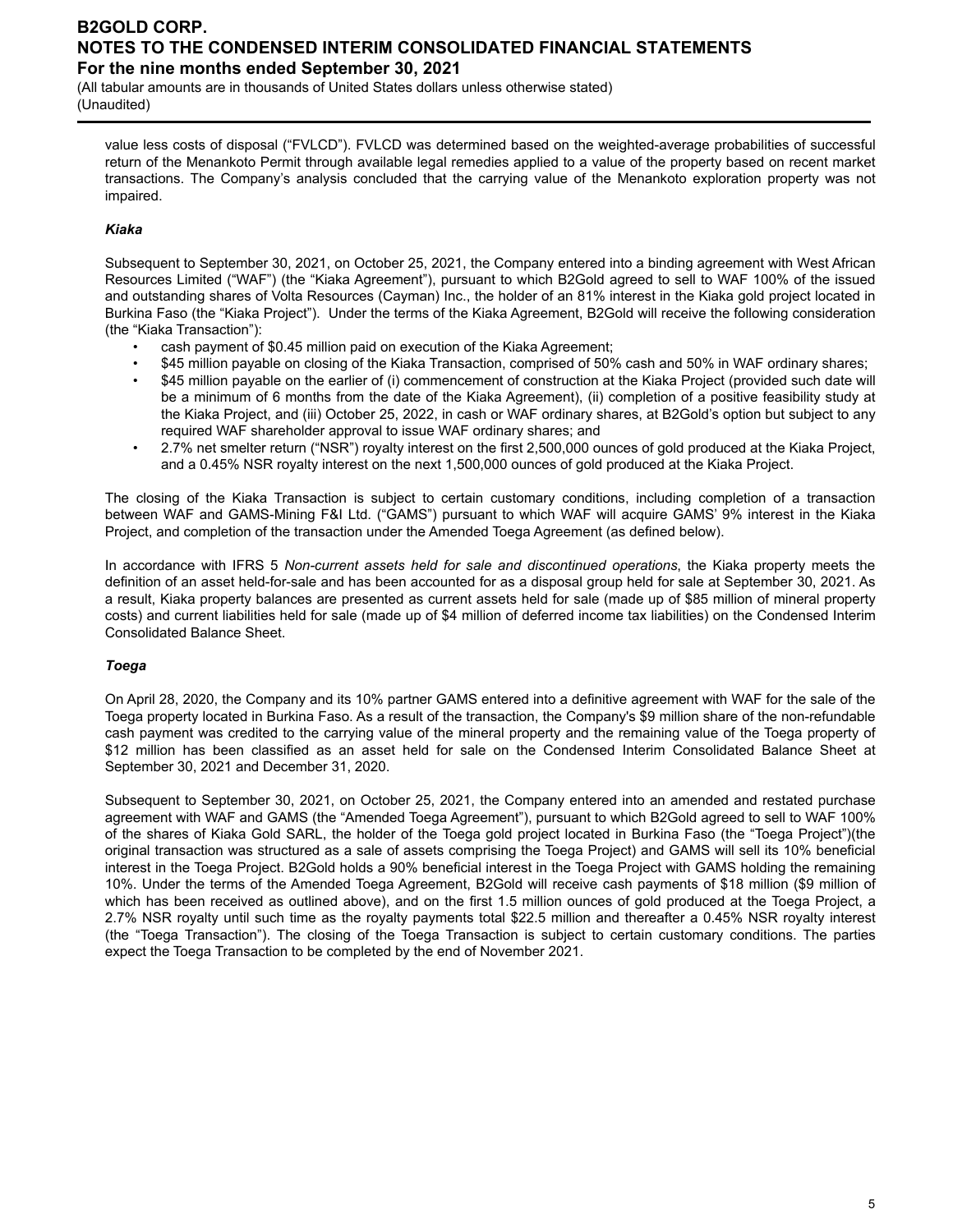(All tabular amounts are in thousands of United States dollars unless otherwise stated) (Unaudited)

#### *Other - Kronk and BeMetals*

On April 26, 2021, the Company closed the sale of the outstanding common shares of the Company's subsidiary Kronk Resources Inc. ("Kronk") to BeMetals Corp. ("BeMetals"). In exchange for its interest in Kronk, the Company received 16 million shares of BeMetals valued at \$5 million. The gain on the sale of \$1 million has been recorded in Other Operating Income in the Condensed Interim Consolidated Statement of Operations for the period. In connection with the transaction, the Company also purchased 17 million shares of BeMetals valued at Cdn. \$0.44 per share for a total of \$6 million by way of a non-brokered private placement.

Upon closing of the transactions, the Company held approximately 19% of the outstanding shares of BeMetals. As a result, the Company determined that, effective April 26, 2021, it has significant influence over the decision-making process of BeMetals as a result of its share ownership and having executives of the Company sit on BeMetals' Board of Directors. Therefore, the Company is using the equity basis of accounting to account for this investment and has included its investment in BeMetals in Mining Interests. The Company adjusts BeMetals financial results, where appropriate, to give effect to uniform accounting policies.

#### *7 Other assets*

|                                        | September 30, 2021 | December 31, 2020 |
|----------------------------------------|--------------------|-------------------|
|                                        | S                  |                   |
|                                        |                    |                   |
| Low-grade stockpile                    | 32,705             | 28,322            |
| <b>Reclamation deposits</b>            | 22,986             | 19,099            |
| Debt service reserve accounts (Note 8) | 8,855              | 9,805             |
| Long-term investments                  | 5,908              | 9,354             |
| Deferred financing costs               | 3,761              | 5,449             |
| Derivative instruments at fair value   | 4,079              | 1,348             |
| Other                                  | 1,704              | 3,119             |
|                                        | 79,998             | 76,496            |

#### *8 Long-term debt*

|                                                                         | <b>September 30, 2021</b> | December 31, 2020 |
|-------------------------------------------------------------------------|---------------------------|-------------------|
|                                                                         | э                         |                   |
| Equipment loans and lease obligations:                                  |                           |                   |
| Fekola equipment loan facilities (net of unamortized transaction costs) | 49,233                    | 71,261            |
| Masbate equipment loan facility (net of unamortized transaction costs)  | 4,712                     | 7,254             |
| Lease liabilities                                                       | 29,804                    | 31,507            |
|                                                                         | 83,749                    | 110,022           |
| Less: current portion                                                   | (28, 779)                 | (34, 111)         |
|                                                                         | 54,970                    | 75,911            |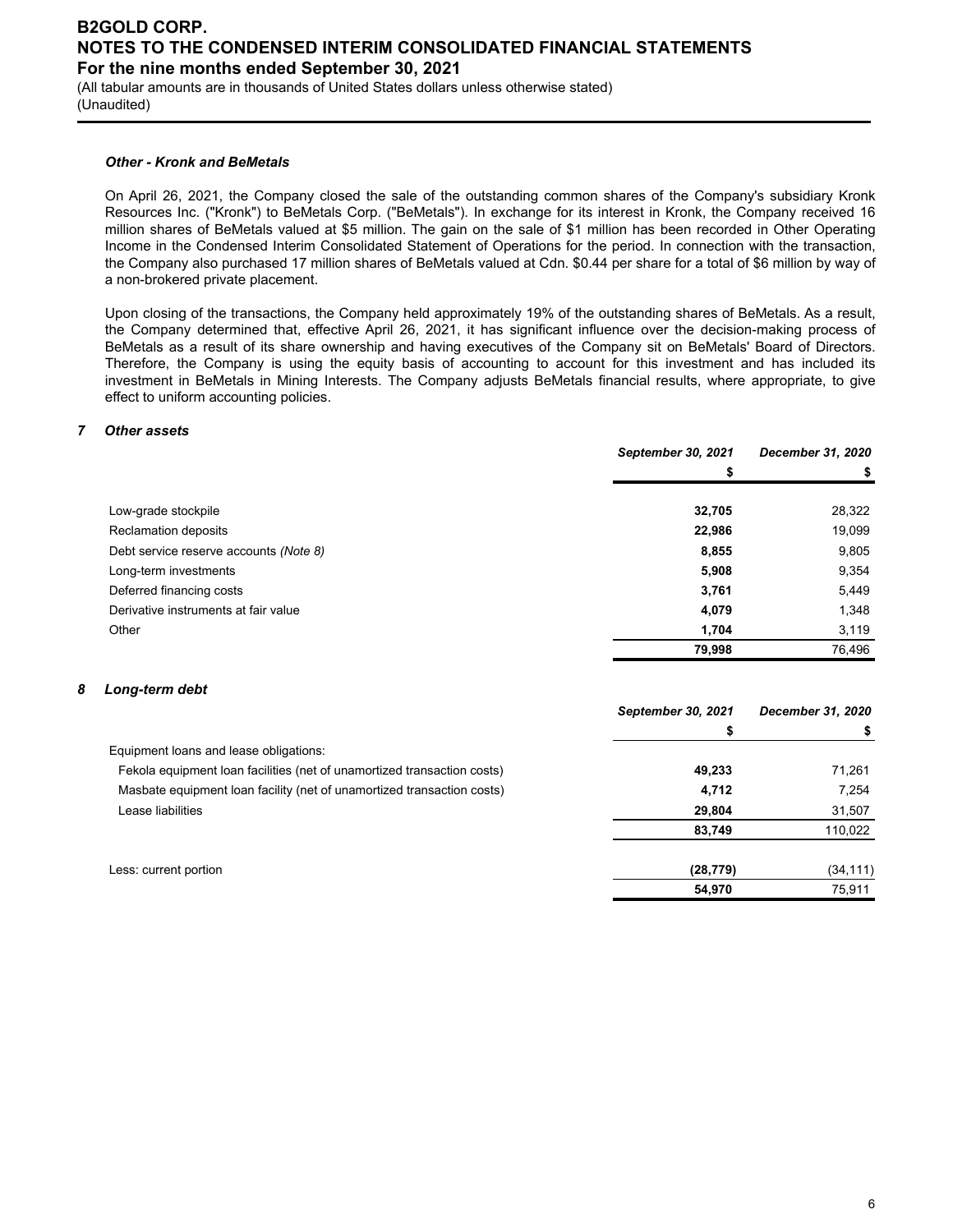(All tabular amounts are in thousands of United States dollars unless otherwise stated) (Unaudited)

The changes in debt balances during the nine months ended September 30, 2021 are as follows:

|                                         | <b>Equipment</b><br>loans | Lease<br>liabilities | <b>Total</b> |
|-----------------------------------------|---------------------------|----------------------|--------------|
|                                         | S                         | \$                   | \$           |
| Balance at December 31, 2020            | 78,515                    | 31,507               | 110,022      |
| Lease liabilities incurred              |                           | 258                  | 258          |
| Repayments                              | (21, 806)                 | (2,624)              | (24, 430)    |
| Foreign exchange gains                  | (3,289)                   | (198)                | (3, 487)     |
| Non-cash interest and financing expense | 525                       | 861                  | 1,386        |
| Balance at September 30, 2021           | 53,945                    | 29,804               | 83,749       |
| Less current portion                    | (24, 362)                 | (4, 417)             | (28, 779)    |
|                                         | 29,583                    | 25,387               | 54,970       |

#### *Revolving credit facility*

The Company has a revolving credit facility ("RCF") with a syndicate of international banks for an aggregate amount of \$600 million. The RCF also allows for an accordion feature whereby upon receipt of additional binding commitments, the facility may be increased to \$800 million any time prior to the maturity date of May 9, 2023. As at September 30, 2021, the Company had available undrawn capacity of \$600 million. The Company has provided security on the RCF in the form of a general security interest over the Company's assets and pledges creating a charge over the shares of certain of the Company's direct and indirect subsidiaries. In connection with the RCF, the Company must also maintain certain ratios for leverage and interest coverage. As at September 30, 2021, the Company was in compliance with these debt covenants.

#### *Fekola equipment loan facilities*

For the first Fekola equipment facility, the Company is required to maintain a deposit in a debt service reserve account ("DSRA") equal at all times to the total of the principal, interest and other payments that become payable over the next six month period. At September 30, 2021, the balance in the DSRA was Euro 8 million (\$9 million equivalent). There is no requirement to maintain a DSRA for the second Fekola equipment facility.

#### *9 Share capital*

The Company's authorized share capital consists of an unlimited number of common shares and an unlimited number of preferred shares. As at September 30, 2021, the Company had 1,055,349,741 common shares outstanding, including 1,705,000 common shares being held in trust under the Company's Incentive Plan. No preferred shares were outstanding.

On March 16, 2021, the Company paid a dividend of \$0.04 per share totaling \$42 million. On June 30, 2021, the Company paid a second dividend of \$0.04 per share totaling \$42 million. On September 29, 2021, the Company paid a dividend of \$0.04 per share totaling \$42 million. On March 23, 2020, the Company paid a dividend of \$0.01 per share totaling \$10 million. On July 7, 2020, the Company paid a dividend of \$0.02 per share totaling \$21 million. On September 30, 2020, the Company paid a dividend of \$0.04 per share totaling \$43 million.

During the nine months ended September 30, 2021, approximately 19 million stock options were granted to employees with exercise prices ranging from Cdn. \$4.34 to Cdn. \$6.30 per share. These stock options have a term of up to five years and vest over a period of up to five years. The estimated fair value when granted of these options, totalling \$23 million, is being recognized as a share-based payment expense over the vesting period. The fair value was calculated using the Black-Scholes option pricing model based on a risk-free annual interest rate of up to 0.6%, an expected life of approximately 3 years, an expected volatility of approximately 50% and a dividend yield rate of approximately 4%.

For the three and nine months ended September 30, 2021, share-based payments expense relating to the vesting of stock options, was \$3 million and \$10 million, respectively, (2020 - \$1 million and \$5 million, respectively). For the three and nine months ended September 30, 2021, the Company issued 1 million and 2 million shares, respectively, for proceeds of \$2 million and \$4 million, respectively, upon the exercise of stock options. The weighted average market price of the shares at the time of exercise was Cdn. \$5.83. As at September 30, 2021, 34 million stock options were outstanding.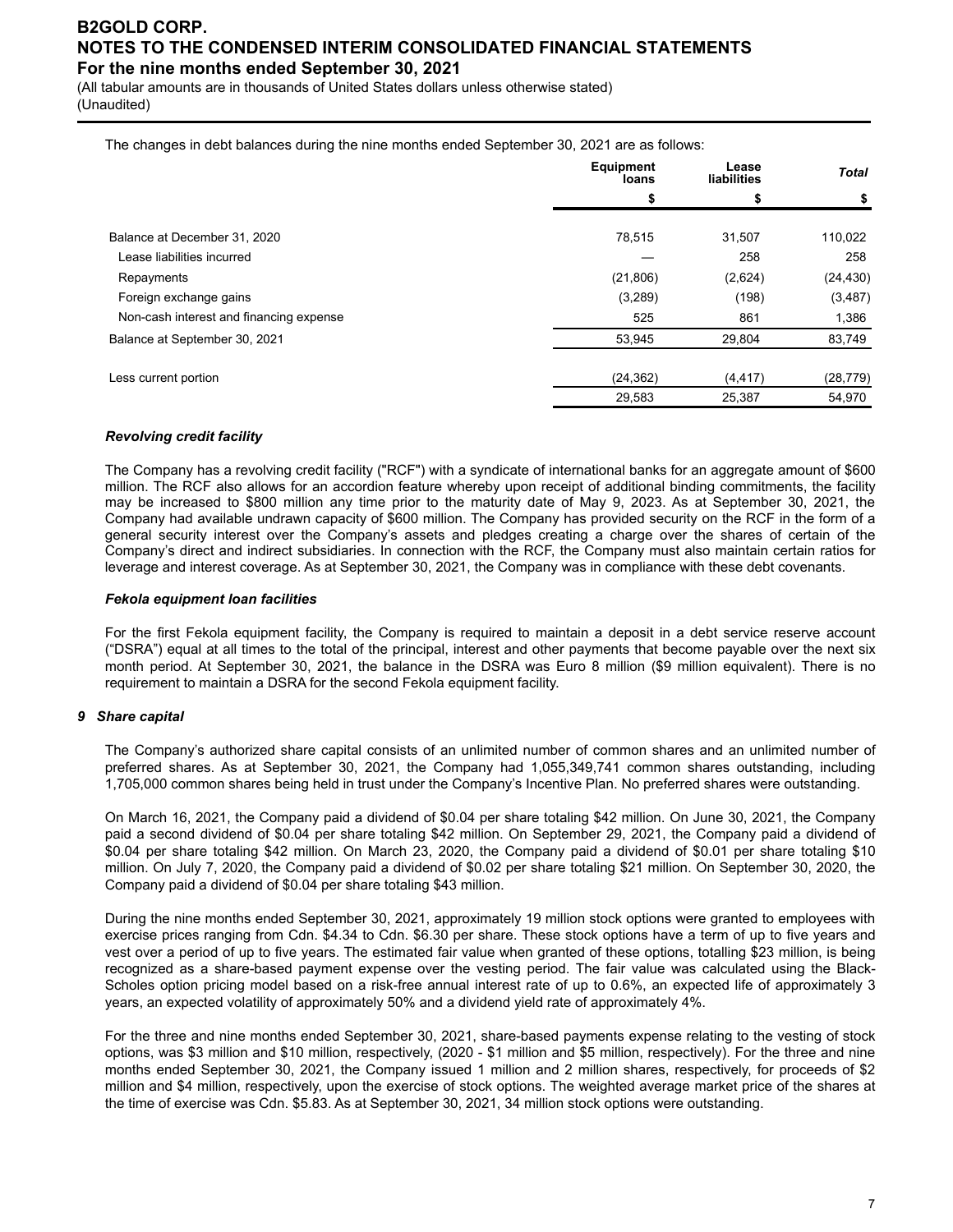(All tabular amounts are in thousands of United States dollars unless otherwise stated) (Unaudited)

The following is a summary of changes to stock options outstanding:

|                                   | <b>Number of</b><br>outstanding<br>options | Weighted-average<br>exercise price |  |
|-----------------------------------|--------------------------------------------|------------------------------------|--|
|                                   | ('000's)                                   | $(in$ $Cdn.$ $\$                   |  |
|                                   |                                            |                                    |  |
| Outstanding at December 31, 2020  | 16,853                                     | 3.56                               |  |
| Granted                           | 19,461                                     | 5.45                               |  |
| Exercised                         | (2,068)                                    | 2.29                               |  |
| Forfeited or expired              | (300)                                      | 3.36                               |  |
| Outstanding at September 30, 2021 | 33,946                                     | 4.72                               |  |

For the three and nine months ended September 30, 2021, share-based payments expense relating to the vesting of restricted share units ("RSUs") was \$1 million and \$4 million, respectively (2020 - \$2 million and \$5 million, respectively). During the nine months ended September 30, 2021, the Company issued 2 million shares on the vesting of RSUs.

During the nine months ended September 30, 2021, the Company granted 1 million RSUs to employees of the Company. One-third of the RSUs vest one year from the grant date, another third vest two years from the grant date with the remainder vesting three years from the grant date. The total estimated fair value of the RSUs granted was approximately \$7 million based on the market value of the Company's shares at the grant date. The fair value of each RSU is recorded as a sharebased payments expense (and either charged to operations or capitalized to mining interests) over the vesting period.

As at September 30, 2021, 4 million RSUs were outstanding.

For the three and nine months ended September 30, 2021, share-based payments expense relating to the vesting of performance share units ("PSUs") was \$1 million and \$3 million, respectively (2020 - \$0 million and \$1 million, respectively).

During the nine months ended September 30, 2021, the Company granted 1 million PSUs to employees of the Company. The number of shares to be issued will be 0% to 200% of the number of PSUs depending on total shareholder return compared to a group of peer companies over the period January 1, 2021 to December 31, 2023. The estimated fair value when granted of \$7 million is being recognized over the vesting period. The fair value was calculated using a risk-neutral Monte Carlo simulation based on a correlated Geometric Brownian Motion. The model used historical share price volatility ranging from 32% to 99% for the group, a Canadian risk-free annual interest rate of 0.81%, and a United States risk-free annual interest rate of 0.35%.

As at September 30, 2021, 3 million PSUs were outstanding.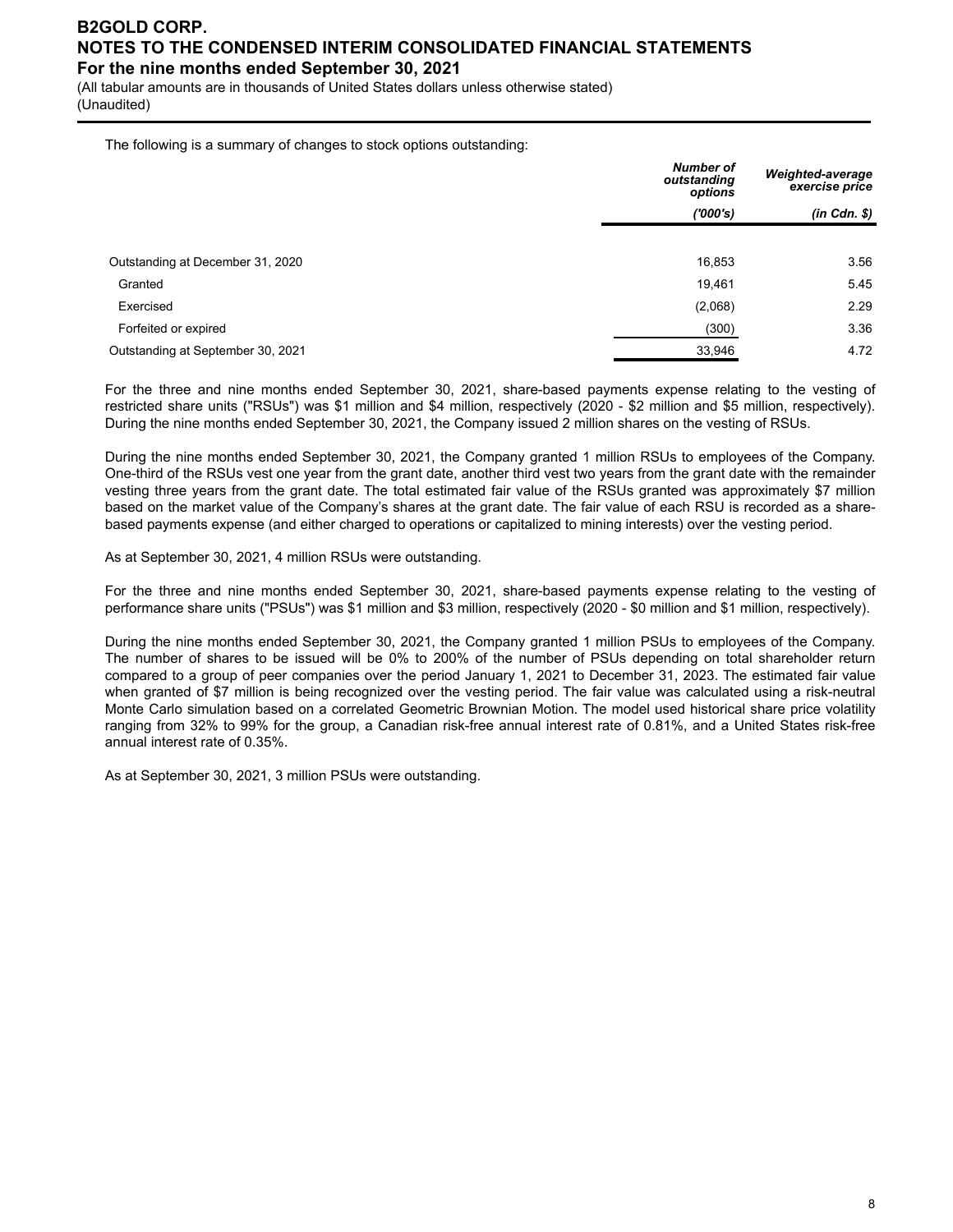(All tabular amounts are in thousands of United States dollars unless otherwise stated) (Unaudited)

#### *Earnings per share*

The following is the calculation of basic and diluted earnings per share:

|                                                                                       |    | For the three<br>months ended<br>Sept. 30, 2021 |    | For the three<br>months ended<br>Sept. 30, 2020 |    | For the nine<br>months ended<br>Sept. 30, 2021 |    | For the nine<br>months ended<br>Sept. 30, 2020 |  |
|---------------------------------------------------------------------------------------|----|-------------------------------------------------|----|-------------------------------------------------|----|------------------------------------------------|----|------------------------------------------------|--|
| Net income and diluted net income (attributable to<br>shareholders of the Company)    |    | 123,110                                         |    | 262,868                                         | \$ | 283,122                                        |    | 459,601                                        |  |
| Basic weighted average number of common shares<br>outstanding (in thousands)          |    | 1,054,747                                       |    | 1,046,973                                       |    | 1,053,127                                      |    | 1,040,911                                      |  |
| Effect of dilutive securities:                                                        |    |                                                 |    |                                                 |    |                                                |    |                                                |  |
| Stock options                                                                         |    | 3,429                                           |    | 10,717                                          |    | 5,976                                          |    | 8,945                                          |  |
| Restricted share units                                                                |    | 1,320                                           |    | 2,740                                           |    | 1,462                                          |    | 2,365                                          |  |
| Performance share units                                                               |    | 1,191                                           |    | 3,388                                           |    | 1,191                                          |    | 3,388                                          |  |
| Diluted weighted average number of common shares<br><b>outstanding</b> (in thousands) |    | 1,060,687                                       |    | 1,063,818                                       |    | 1,061,756                                      |    | 1,055,609                                      |  |
| <b>Earnings per share</b> (attributable to shareholders of the<br>Company)            |    |                                                 |    |                                                 |    |                                                |    |                                                |  |
| Basic                                                                                 | \$ | 0.12                                            | \$ | 0.25                                            | \$ | 0.27                                           | \$ | 0.44                                           |  |
| <b>Diluted</b>                                                                        | \$ | 0.12                                            | \$ | 0.25                                            | \$ | 0.27                                           | \$ | 0.44                                           |  |

#### *10 Non-controlling interests*

The following is a continuity schedule of the Company's non-controlling interests:

|                                                                              | Fekola    | <b>Masbate</b> | Otjikoto | Other | <b>Total</b> |
|------------------------------------------------------------------------------|-----------|----------------|----------|-------|--------------|
|                                                                              | \$        | \$             |          |       |              |
|                                                                              |           |                |          |       |              |
| Balance at December 31, 2020                                                 | 51,992    | 16,302         | 20,727   | (447) | 88,574       |
| Share of net income                                                          | 20,652    | (78)           | 3,706    | 283   | 24,563       |
| Distributions to non-controlling interest                                    | (22, 011) |                | (5,366)  |       | (27, 377)    |
| Purchase of non-controlling interest                                         |           |                |          | 1,099 | 1,099        |
| Non-controlling interest associated with<br>mineral properties sold (Note 6) |           |                |          | (736) | (736)        |
| Interest on loan to non-controlling<br>interest                              | (2, 381)  |                |          |       | (2, 381)     |
| Other                                                                        |           |                | 151      |       | 151          |
| Balance at September 30, 2021                                                | 48.252    | 16.224         | 19.218   | 199   | 83.893       |

Included in distributions to non-controlling interest on the Condensed Interim Consolidated Statements of Cash Flows is \$5 million that was accrued at December 31, 2020 (Note 14).

#### *11 Derivative financial instruments*

#### *Fuel derivatives*

During the nine months ended September 30, 2021, the Company entered into additional forward contracts for the purchase of 26,895,000 litres of fuel oil and 25,122,000 litres of gas oil with settlements scheduled between February 2022 and July 2023. These derivative instruments were not designated as hedges by the Company and are being recorded at fair value through profit and loss ("FVTPL").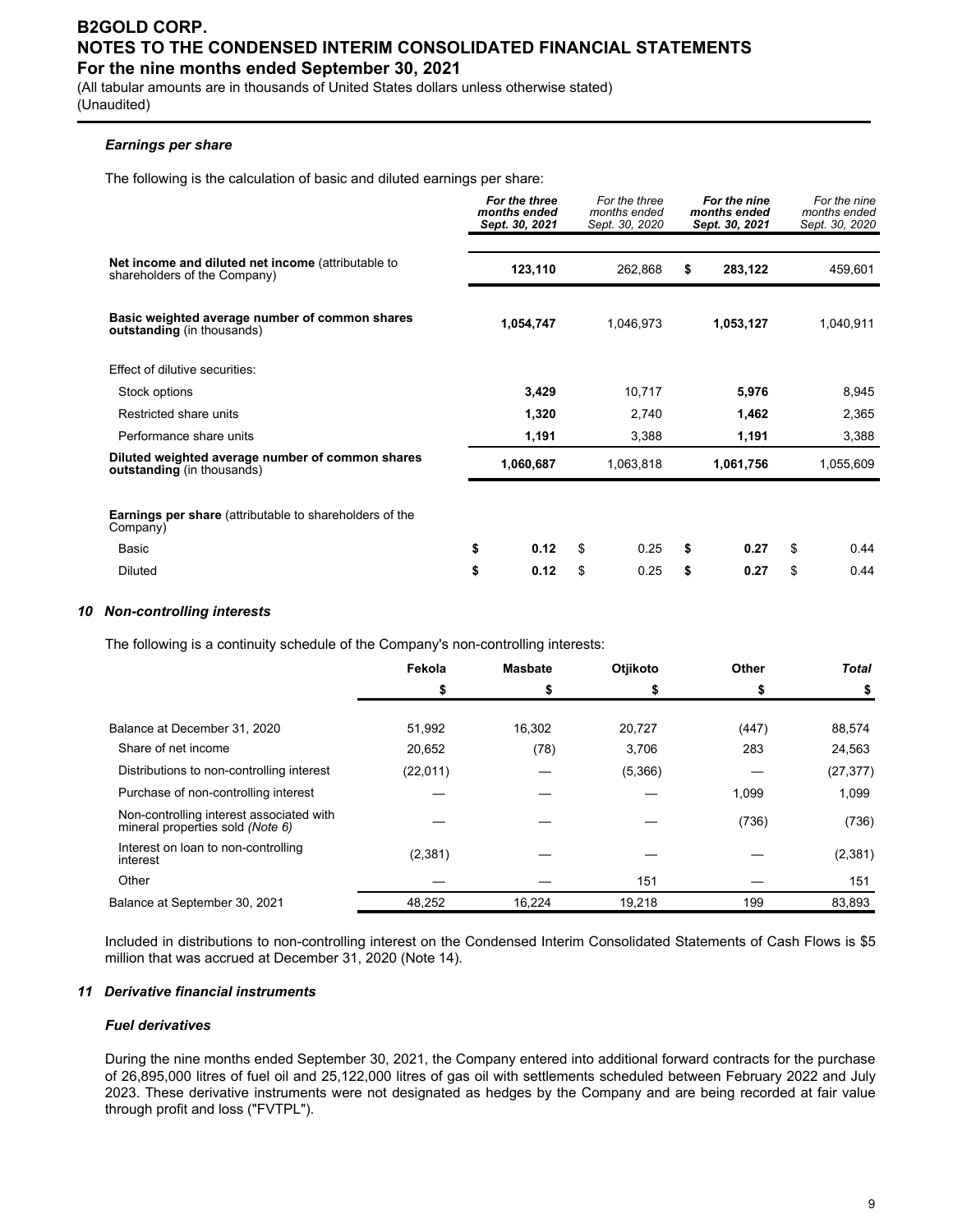(All tabular amounts are in thousands of United States dollars unless otherwise stated) (Unaudited)

The following is a summary, by maturity dates, of the Company's fuel derivatives contracts outstanding as at September 30, 2021:

|                       | 2021       | 2022       | 2023       | Total      |
|-----------------------|------------|------------|------------|------------|
| Forward - fuel oil:   |            |            |            |            |
| Litres (thousands)    | 12,671     | 43,882     | 15,265     | 71,818     |
| Average strike price  | \$<br>0.27 | \$<br>0.30 | \$<br>0.34 | \$<br>0.30 |
| Forward - gas oil:    |            |            |            |            |
| Litres (thousands)    | 12,258     | 40,171     | 14,938     | 67,367     |
| Average strike price  | \$<br>0.33 | \$<br>0.37 | \$<br>0.43 | \$<br>0.38 |
| Collars - fuel oil:   |            |            |            |            |
| Litres (thousand)     | 1,010      |            |            | 1,010      |
| Average ceiling price | \$<br>0.26 | \$         | \$         | \$<br>0.26 |
| Average floor price   | \$<br>0.39 | \$         | \$         | \$<br>0.39 |
| Collars - gas oil:    |            |            |            |            |
| Litres (thousand)     | 715        |            |            | 715        |
| Average ceiling price | \$<br>0.40 | \$         | \$         | \$<br>0.40 |
| Average floor price   | \$<br>0.57 | \$         | \$         | \$<br>0.57 |

The unrealized fair value of these contracts at September 30, 2021 was \$20 million.

Subsequent to September 30, 2021, the Company entered into contracts for a further 6,027,000 litres of fuel oil for delivery between July and September 2023 at a price of \$0.42 per litre.

#### *Interest rate swaps*

On January 24, 2019, the Company entered into a series of interest swaps with a notional amount of \$125 million with settlements scheduled between April 2019 and July 2021. The final contracts were settled in July 2021 and no swaps remain outstanding.

#### *12 Financial instruments*

The Company's financial assets and liabilities are classified based on the lowest level of input significant to the fair value measurement based on the fair value hierarchy:

Level 1 – quoted prices in active markets for identical assets or liabilities;

Level 2 – inputs other than quoted prices included in Level 1 that are observable for the asset or liability, either directly (i.e. as prices) or indirectly (i.e. derived from prices); and

Level 3 – inputs for the asset or liability that are not based on observable market data.

As at September 30, 2021, the Company's financial assets and liabilities that are measured and recognized at fair value on a recurring basis are categorized as follows:

|                                     |         | As at September 30, 2021 | As at December 31, 2020 |         |  |
|-------------------------------------|---------|--------------------------|-------------------------|---------|--|
|                                     | Level 1 | Level 2                  | Level 1                 | Level 2 |  |
|                                     |         |                          |                         |         |  |
| Long-term investments (Note 7)      | 5,908   |                          | 9,354                   |         |  |
| Fuel derivative contracts (Note 11) |         | 19,616                   |                         | 4,600   |  |
| Interest rate swaps (Note 11)       |         |                          |                         | (2,059) |  |

The Company's long-term investments consist of shares of publicly traded mining companies. The fair values of these were determined using market quotes from an active market for each investment.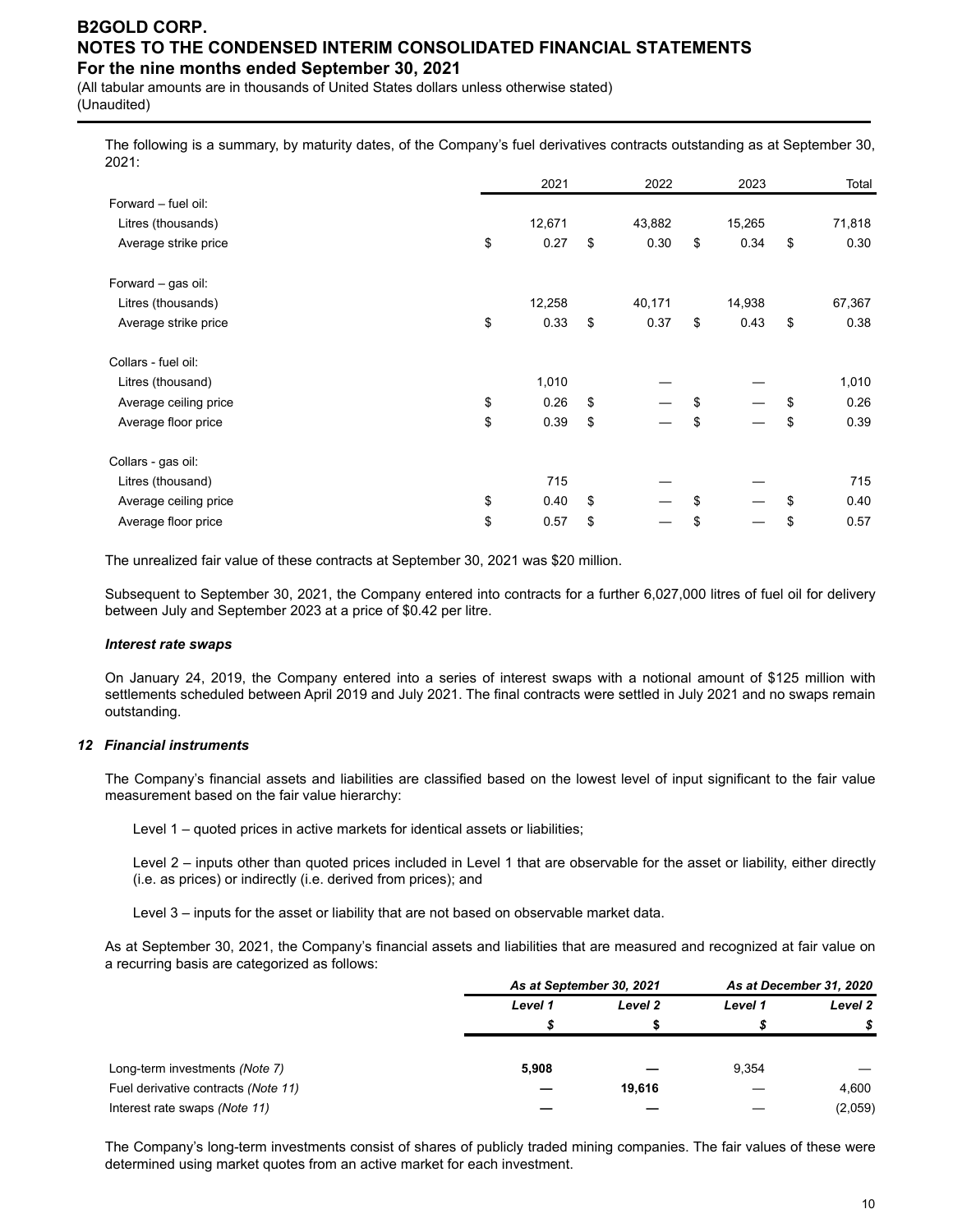(All tabular amounts are in thousands of United States dollars unless otherwise stated) (Unaudited)

The fair value of the Company's fuel derivative contracts and interest rate swaps were determined using prevailing market rates for instruments with similar characteristics.

The fair value of the Company's long-term debt also approximates its carrying value as it has a floating interest rate and the Company's credit spread has remained approximately consistent. The fair value of the Company's other financial instruments approximate their carrying value due to their short-term nature.

#### *13 Income and other taxes*

Income tax expense differs from the amount that would result from applying the Canadian federal and provincial income tax rates to earnings from operations before taxes. These differences result from the following items:

|                                                                      | For the three<br>months ended<br>Sept. 30, 2021 | For the three<br>months ended<br>Sept. 30, 2020 | For the nine<br>months ended<br>Sept. 30, 2021 | For the nine<br>months ended<br>Sept. 30, 2020 |
|----------------------------------------------------------------------|-------------------------------------------------|-------------------------------------------------|------------------------------------------------|------------------------------------------------|
|                                                                      | \$                                              | \$                                              | \$                                             | \$                                             |
| Income from operations before taxes                                  | 220,891                                         | 423,880                                         | 491,365                                        | 794,675                                        |
| Canadian federal and provincial income tax rates                     | 27.00 %                                         | 27.00 %                                         | 27.00 %                                        | 27.00 %                                        |
| Income tax expense at statutory rates                                | 59,641                                          | 114,448                                         | 132,669                                        | 214,562                                        |
| Increase (decrease) attributable to:                                 |                                                 |                                                 |                                                |                                                |
| Effects of different foreign statutory tax rates                     | 10,838                                          | 19,819                                          | 20,785                                         | 39,431                                         |
| Change in income tax rates                                           |                                                 |                                                 | (20, 144)                                      |                                                |
| Future withholding tax                                               | 1,900                                           | 24,000                                          | 9,300                                          | 24,000                                         |
| Non-deductible expenditures                                          | 8,840                                           | 3,700                                           | 21,525                                         | 19,985                                         |
| Use of losses and temporary differences not previously<br>recognised | (794)                                           |                                                 | (5, 216)                                       |                                                |
| Losses for which no tax benefit has been recorded                    | (151)                                           | 3,201                                           |                                                | 11,323                                         |
| Benefit of optional tax deductions                                   | (6, 182)                                        | (4,899)                                         | (15, 283)                                      | (11, 182)                                      |
| Current withholding tax                                              | 2,012                                           | 656                                             | 20,889                                         | 3,497                                          |
| Change due to foreign exchange                                       | 11,113                                          | (14, 139)                                       | 20,275                                         | (5,290)                                        |
| Non-taxable portion of gains                                         | (520)                                           | (1, 543)                                        | (1,782)                                        | (1,899)                                        |
| Change in accruals for tax audits                                    |                                                 | 1,600                                           |                                                | 2,600                                          |
| Amounts (over) under provided in prior years                         | (677)                                           | (2)                                             | 662                                            | (360)                                          |
| Income tax expense                                                   | 86,020                                          | 146,841                                         | 183,680                                        | 296,667                                        |
| Current income tax, withholding and other taxes                      | 83,024                                          | 84,552                                          | 174,620                                        | 230,251                                        |
| Deferred income tax expense                                          | 2,996                                           | 62,289                                          | 9,060                                          | 66,416                                         |
| Income tax expense                                                   | 86,020                                          | 146,841                                         | 183,680                                        | 296,667                                        |

Included in current income tax expense for the three and nine months ended September 30, 2021 is \$12 million and \$25 million, respectively (2020 - \$15 million and \$38 million, respectively), related to the State of Mali's 10% priority dividend on its free carried interest in the Fekola Mine. This priority dividend is accounted for as an income tax in accordance with IAS 12, *Income Taxes.*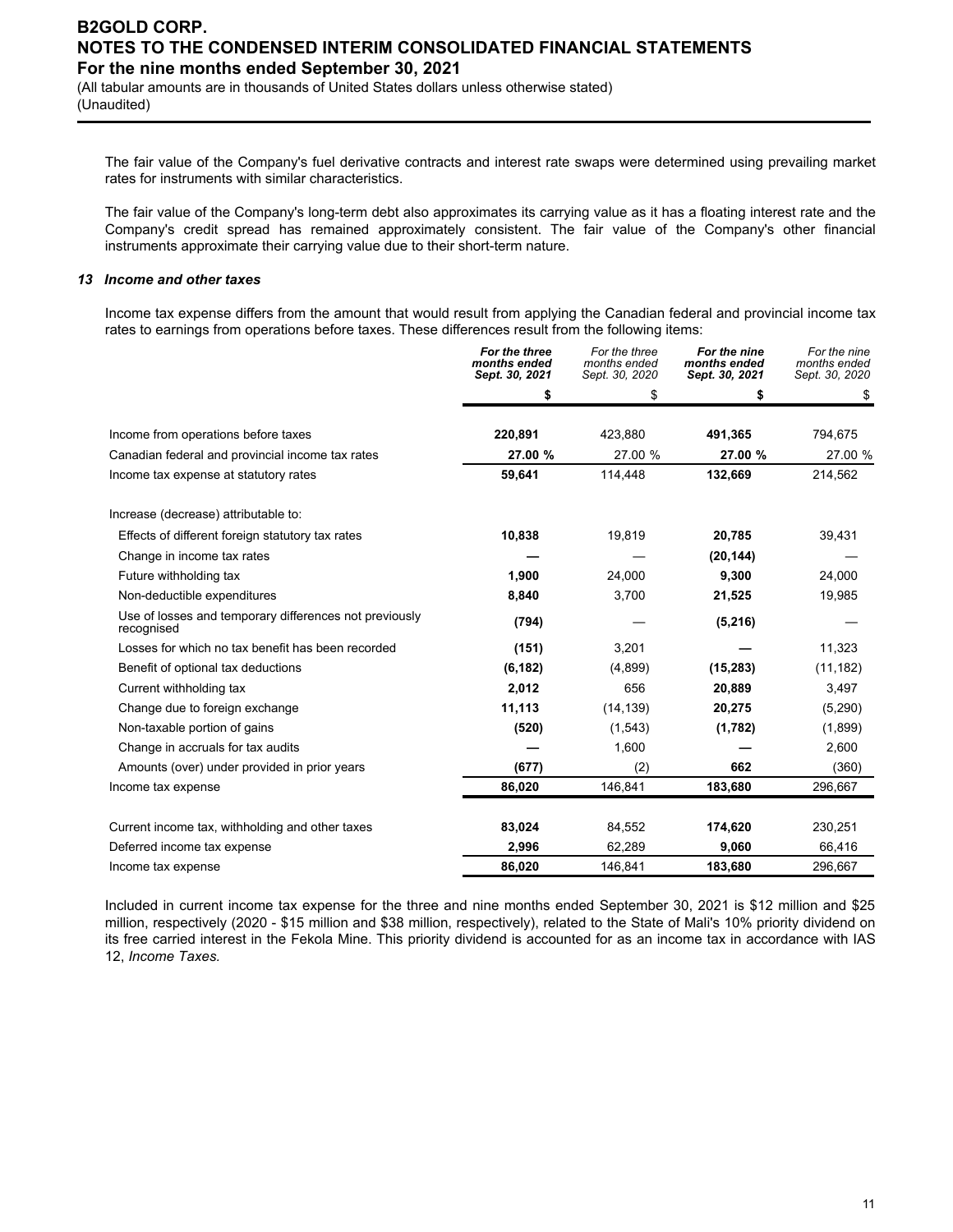(All tabular amounts are in thousands of United States dollars unless otherwise stated) (Unaudited)

### *14 Supplementary cash flow information*

Supplementary disclosure of cash flow information is provided in the tables below:

#### *Non-cash charges (credits):*

|                                                     | For the three<br>months ended<br>Sept. 30, 2021 | For the three<br>months ended<br>Sept. 30, 2020 | For the nine<br>months ended<br>Sept. 30, 2021 | For the nine<br>months ended<br>Sept. 30, 2020 |
|-----------------------------------------------------|-------------------------------------------------|-------------------------------------------------|------------------------------------------------|------------------------------------------------|
|                                                     |                                                 |                                                 |                                                |                                                |
| Depreciation and depletion                          | 111,768                                         | 77.090                                          | 256.304                                        | 223,284                                        |
| Share-based payments (Note 9)                       | 5,996                                           | 4,313                                           | 15,835                                         | 15,400                                         |
| Reversal of impairment of long-lived assets         |                                                 | (174, 309)                                      |                                                | (174, 309)                                     |
| Write-down of mineral property interests            |                                                 | 11,451                                          |                                                | 11,451                                         |
| Share of net income of associate                    | (3,851)                                         | (10, 877)                                       | (13, 198)                                      | (13, 512)                                      |
| Non-cash interest and financing expense             | 4,610                                           | 2,705                                           | 7,616                                          | 10,733                                         |
| Unrealized (gains) losses on derivative instruments | (2, 532)                                        | (1, 185)                                        | (17,076)                                       | 2,823                                          |
| Deferred income tax expense (Note 13)               | 2,996                                           | 62,289                                          | 9,060                                          | 66,416                                         |
| Other                                               | 3,271                                           | (1,221)                                         | 6,763                                          | 7,037                                          |
|                                                     | 122,258                                         | (29, 744)                                       | 265,304                                        | 149,323                                        |

#### *Changes in non-cash working capital:*

|                                          | For the three<br>months ended<br>Sept. 30, 2021 | For the three<br>months ended<br>Sept. 30, 2020 | For the nine<br>months ended<br>Sept. 30, 2021 | For the nine<br>months ended<br>Sept. 30, 2020 |
|------------------------------------------|-------------------------------------------------|-------------------------------------------------|------------------------------------------------|------------------------------------------------|
|                                          |                                                 |                                                 |                                                |                                                |
| Accounts receivable and prepaids         | 7.269                                           | 3,875                                           | (2,765)                                        | 5,207                                          |
| Value-added and other tax receivables    | 6,208                                           | 7,105                                           | (31, 776)                                      | 6,423                                          |
| Inventories                              | 4,075                                           | (6,598)                                         | (15,939)                                       | (22, 925)                                      |
| Accounts payable and accrued liabilities | 7,783                                           | (129)                                           | (3,537)                                        | (6,664)                                        |
| Current income and other taxes payable   | 32.536                                          | 48.322                                          | (59,090)                                       | 130,835                                        |
|                                          | 57,871                                          | 52.575                                          | (113, 107)                                     | 112.876                                        |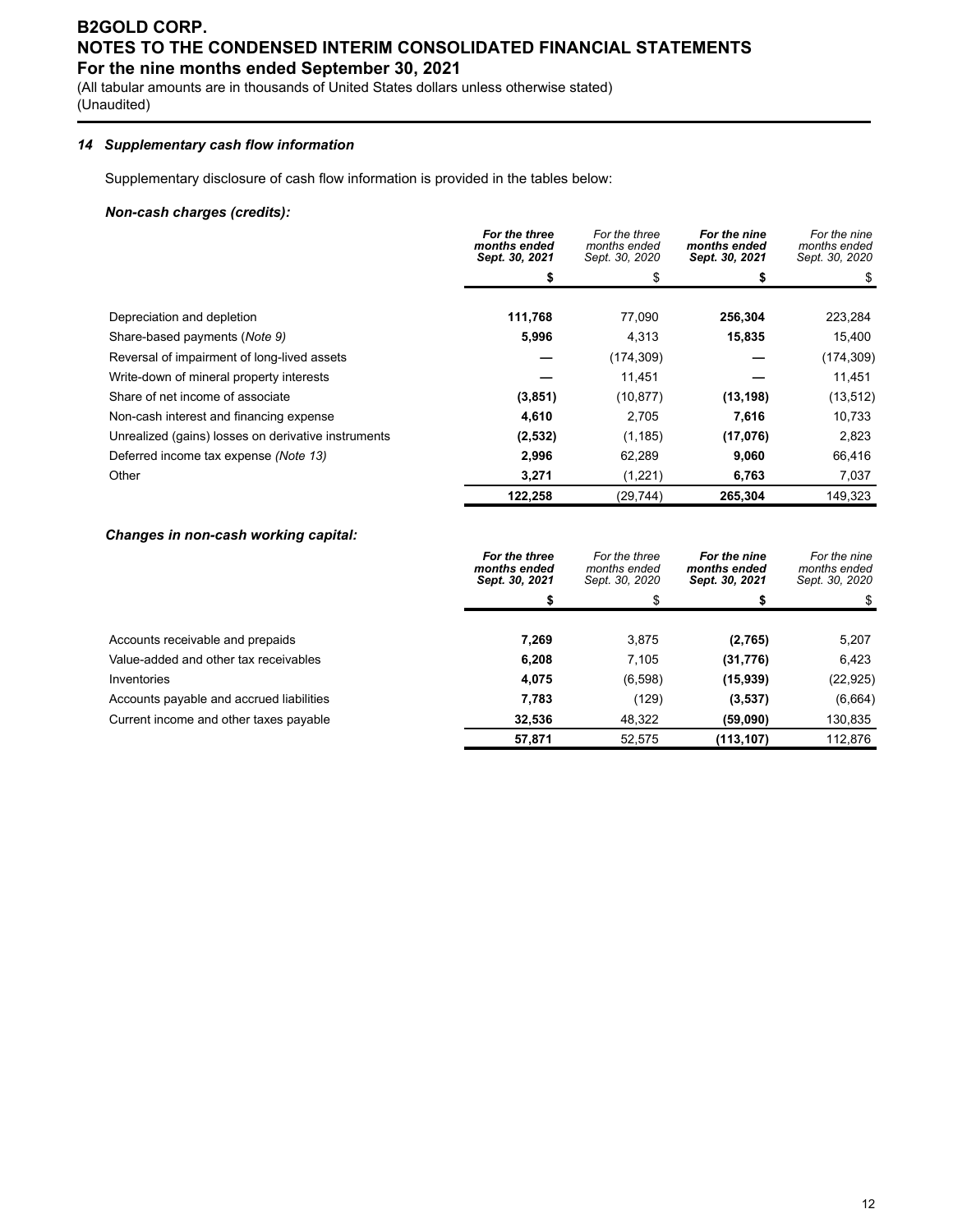(All tabular amounts are in thousands of United States dollars unless otherwise stated) (Unaudited)

#### *Other exploration and development:*

|                                    | For the three<br>months ended<br>Sept. 30, 2021 | For the three<br>months ended<br>Sept. 30, 2020 | For the nine<br>months ended<br>Sept. 30, 2021 | For the nine<br>months ended<br>Sept. 30, 2020 |
|------------------------------------|-------------------------------------------------|-------------------------------------------------|------------------------------------------------|------------------------------------------------|
|                                    | \$                                              |                                                 | \$                                             |                                                |
|                                    |                                                 |                                                 |                                                |                                                |
| Fekola Mine, exploration           | (2,096)                                         | (4, 113)                                        | (9,323)                                        | (9, 154)                                       |
| Masbate Mine, exploration          | (1, 446)                                        | (2,217)                                         | (3,871)                                        | (5,845)                                        |
| Otjikoto Mine, exploration         | (1, 257)                                        | (698)                                           | (2,846)                                        | (1,721)                                        |
| Kiaka Project, exploration         | (588)                                           | (1,243)                                         | (3,639)                                        | (2,598)                                        |
| Menankoto, exploration             | (1, 123)                                        | (275)                                           | (4,087)                                        | (3, 438)                                       |
| Bantako Nord, exploration          | (2,934)                                         | (460)                                           | (6, 568)                                       | (2,624)                                        |
| Ondundu Project, exploration       | (44)                                            | (430)                                           | (144)                                          | (773)                                          |
| Finland Properties, exploration    | (938)                                           | (643)                                           | (1,696)                                        | (1,441)                                        |
| Uzbekistan Properties, exploration | (1, 156)                                        | (15)                                            | (2,624)                                        | (1,050)                                        |
| Other                              | (2, 362)                                        | (1,180)                                         | (4, 570)                                       | (3, 877)                                       |
|                                    | (13, 944)                                       | (11, 274)                                       | (39, 368)                                      | (32, 521)                                      |

#### *Non-cash investing and financing activities:*

|                                                                            | For the three<br>months ended<br>Sept. 30, 2021 | For the three<br>months ended<br>Sept. 30, 2020 | For the nine<br>months ended<br>Sept. 30, 2021 | For the nine<br>months ended<br>Sept. 30, 2020 |
|----------------------------------------------------------------------------|-------------------------------------------------|-------------------------------------------------|------------------------------------------------|------------------------------------------------|
|                                                                            | \$                                              | \$                                              |                                                |                                                |
|                                                                            |                                                 |                                                 |                                                |                                                |
| Interest on loan to non-controlling interest                               | 944                                             | 875                                             | 2.801                                          | 2,746                                          |
| Share-based payments, capitalized to mineral property<br>interests         | 536                                             | 64                                              | 1.712                                          | 383                                            |
| Change in current liabilities relating to mineral property<br>expenditures | 4,906                                           | 3.173                                           | 2,528                                          | 2,456                                          |
| Foreign exchange gain (loss) on Fekola equipment loan<br>facilities        | 1,174                                           | (1,634)                                         | 3,289                                          | (1, 562)                                       |
| Change in accrued distributions to non-controlling interests               | (19, 811)                                       |                                                 | (5,034)                                        |                                                |
| Share consideration received on sale of Kronk                              |                                                 |                                                 | 4,741                                          |                                                |

For the three and nine months ended September 30, 2021, the Company paid \$37 million and \$234 million, respectively, of current income tax, withholding and other taxes in cash (2020 - \$44 million and \$101 million, respectively).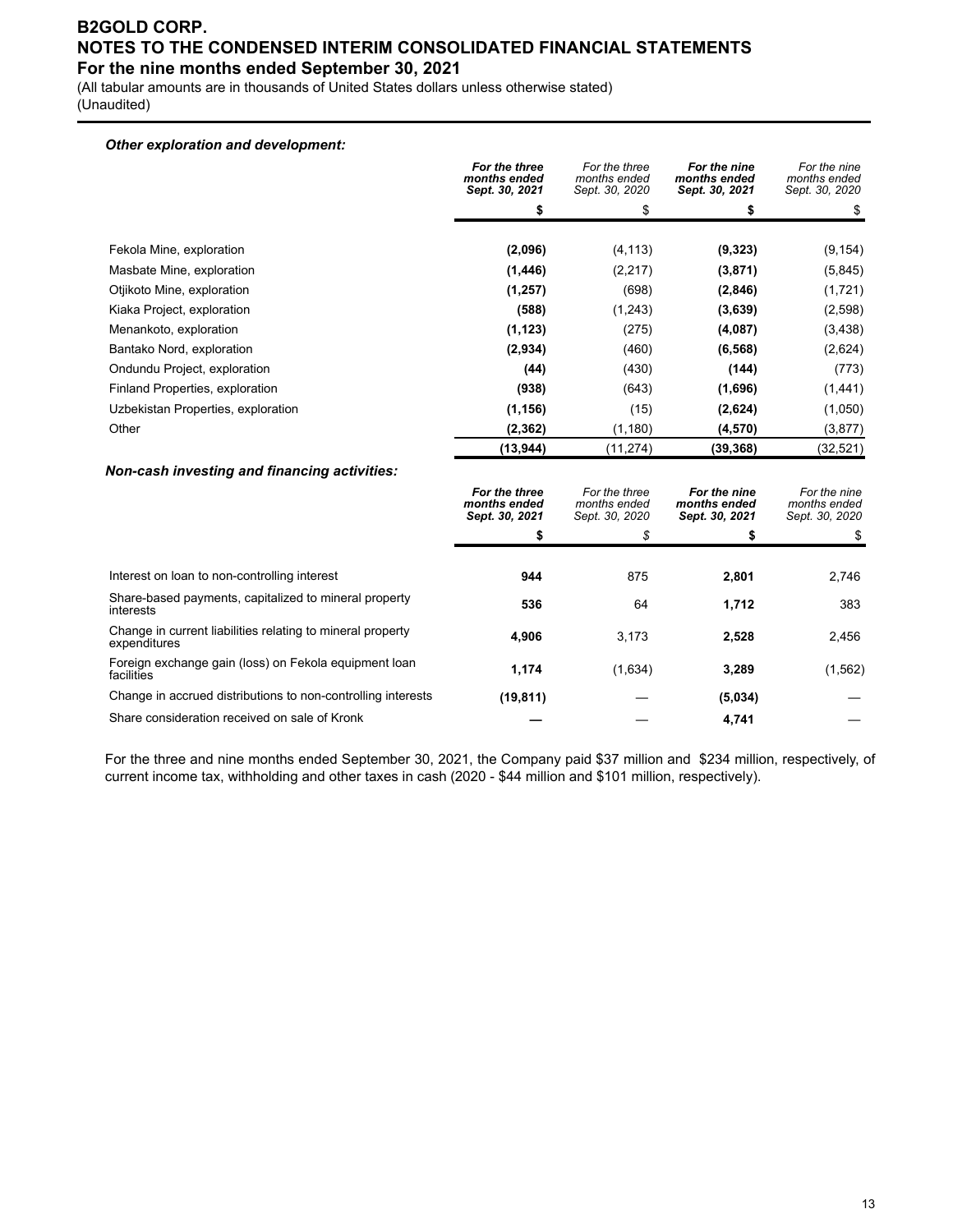(All tabular amounts are in thousands of United States dollars unless otherwise stated) (Unaudited)

#### *15 Segmented information*

The Company's reportable operating segments for 2021 include its mining operations, namely the Fekola, Masbate and Otjikoto mines. The "Other Mineral Properties" segment consists of the Company's interests in mineral properties which are at various stages of exploration and development, including the Company's interests in the Gramalote Project, Calibre and BeMetals. The "Corporate and Other" segment includes corporate operations.

The Company's segments are summarized in the following tables:

*For the three months ended September 30, 2021 Fekola Mine Masbate Mine Otjikoto Mine Other Mineral Properties Corporate & Other Total \$ \$ \$ \$ \$ \$* External gold revenue 288,306 117,795 104,758 — — 510,859 Production costs 68,525 36,177 26,068 — — 130,770 Depreciation & depletion 53,858 27,026 30,884 10 671 112,449 Net income (loss) 21,133 3,900 (6,560) 134,871 Capital expenditures 30,057 8,469 20,628 18,346 (1,640) 75,860 Total assets 1,319,807 778,518 458,595 417,324 430,067 3,404,311

|                                                | For the three months ended September 30, 2020 |                               |                         |                                       |                      |              |  |
|------------------------------------------------|-----------------------------------------------|-------------------------------|-------------------------|---------------------------------------|----------------------|--------------|--|
|                                                | Fekola<br><b>Mine</b>                         | <b>Masbate</b><br><b>Mine</b> | Otiikoto<br><b>Mine</b> | Other<br>Mineral<br><b>Properties</b> | Corporate<br>& Other | <b>Total</b> |  |
|                                                | \$                                            | \$                            | \$                      | \$                                    |                      | \$           |  |
|                                                |                                               |                               |                         |                                       |                      |              |  |
| External gold revenue                          | 309,147                                       | 89,154                        | 88,865                  |                                       |                      | 487,166      |  |
| <b>Production costs</b>                        | 54,531                                        | 30,698                        | 19,663                  |                                       |                      | 104,892      |  |
| Depreciation & depletion                       | 42,917                                        | 14,389                        | 19,784                  |                                       | 243                  | 77,333       |  |
| Reversal of impairment of long-lived<br>assets |                                               | 174,309                       |                         |                                       |                      | 174,309      |  |
| Net income (loss)                              | 111.255                                       | 151.999                       | 21.219                  | 1.560                                 | (8,994)              | 277,039      |  |
| Capital expenditures                           | 33.299                                        | 12.349                        | 19.742                  | 6.696                                 |                      | 72,086       |  |
| Total assets                                   | 1,407,351                                     | 806.570                       | 469,141                 | 329.627                               | 169.745              | 3,182,434    |  |

#### *For the nine months ended September 30, 2021*

|                          | Fekola<br><b>Mine</b> | <b>Masbate</b><br><b>Mine</b> | Otjikoto<br><b>Mine</b> | Other<br><b>Mineral</b><br><b>Properties</b> | Corporate<br>& Other | <b>Total</b> |
|--------------------------|-----------------------|-------------------------------|-------------------------|----------------------------------------------|----------------------|--------------|
|                          | \$                    | \$                            | \$                      | S                                            | ъ                    | \$           |
|                          |                       |                               |                         |                                              |                      |              |
| External gold revenue    | 712.302               | 325.627                       | 198.222                 |                                              |                      | 1,236,151    |
| Production costs         | 195.873               | 108,510                       | 70,312                  |                                              |                      | 374,695      |
| Depreciation & depletion | 131,761               | 71,620                        | 52,923                  | 42                                           | 1.776                | 258,122      |
| Net income (loss)        | 158,771               | 114.316                       | 33,535                  | 12,151                                       | (11,088)             | 307,685      |
| Capital expenditures     | 63.401                | 24.236                        | 62.183                  | 39,998                                       | 1.570                | 191,388      |
| <b>Total assets</b>      | 1,319,807             | 778,518                       | 458,595                 | 417,324                                      | 430.067              | 3,404,311    |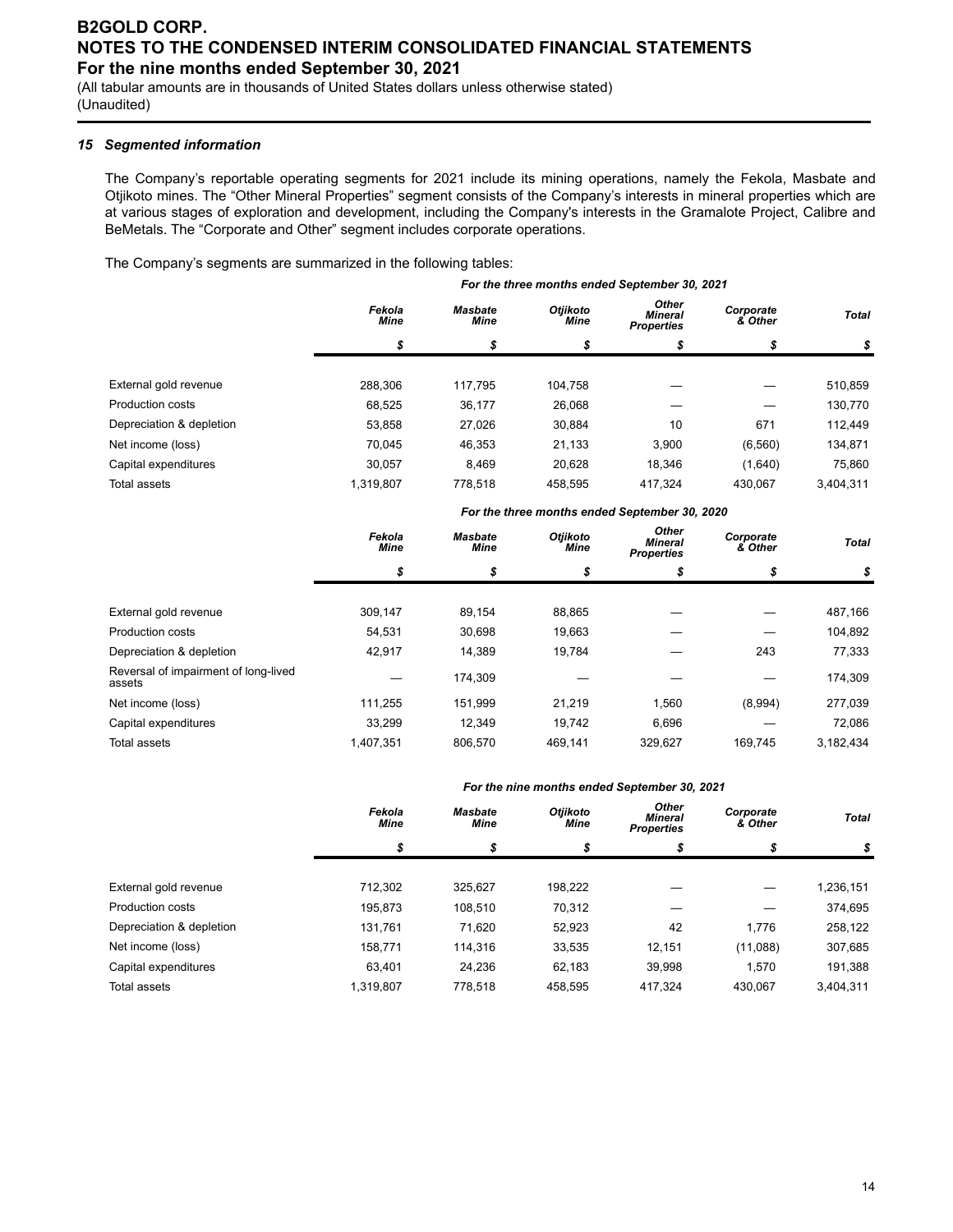(All tabular amounts are in thousands of United States dollars unless otherwise stated)

(Unaudited)

|                                                | For the nine months ended September 30, 2020 |                               |                         |                                                     |                      |              |  |  |  |
|------------------------------------------------|----------------------------------------------|-------------------------------|-------------------------|-----------------------------------------------------|----------------------|--------------|--|--|--|
|                                                | Fekola<br><b>Mine</b>                        | <b>Masbate</b><br><b>Mine</b> | Otjikoto<br><b>Mine</b> | <b>Other</b><br><b>Mineral</b><br><b>Properties</b> | Corporate<br>& Other | <b>Total</b> |  |  |  |
|                                                | \$                                           | \$                            | \$                      | \$                                                  | \$                   | \$           |  |  |  |
|                                                |                                              |                               |                         |                                                     |                      |              |  |  |  |
| External gold revenue                          | 834,553                                      | 239,148                       | 235,702                 |                                                     |                      | 1,309,403    |  |  |  |
| <b>Production costs</b>                        | 142,852                                      | 93,909                        | 56,674                  |                                                     |                      | 293,435      |  |  |  |
| Depreciation & depletion                       | 123,606                                      | 39,566                        | 60,112                  |                                                     | 704                  | 223,988      |  |  |  |
| Reversal of impairment of long-lived<br>assets |                                              | 174,309                       |                         |                                                     |                      | 174,309      |  |  |  |
| Net income (loss)                              | 311.808                                      | 190.673                       | 41,653                  | 3,777                                               | (49,903)             | 498,008      |  |  |  |
| Capital expenditures                           | 164.813                                      | 25.267                        | 43.417                  | 31.899                                              | 61                   | 265.457      |  |  |  |
| Total assets                                   | 1,407,351                                    | 806,570                       | 469.141                 | 329,627                                             | 169.745              | 3,182,434    |  |  |  |

The Company's mining interests are located in the following geographical locations:

|                  | September 30, 2021 | December 31, 2020 |  |
|------------------|--------------------|-------------------|--|
|                  | \$                 | \$                |  |
| Mining interests |                    |                   |  |
| Mali             | 1,066,185          | 1,134,868         |  |
| Philippines      | 635,438            | 685,139           |  |
| Namibia          | 335,258            | 336,897           |  |
| Colombia         | 122,672            | 105,665           |  |
| Burkina Faso     |                    | 81,382            |  |
| Nicaragua        | 89,433             | 76,235            |  |
| Canada           | 23,954             | 24,160            |  |
| Finland          | 10,730             | 9,034             |  |
| Other            | 22,585             | 9,875             |  |
|                  | 2,306,255          | 2,463,255         |  |

#### *16 Commitments*

As at September 30, 2021, the Company had the following commitments (in addition to those disclosed elsewhere in these financial statements):

- For payments at the Fekola Mine of \$7 million related mobile equipment, \$5 million for major overhauls, \$2 million related to the tailings facility expansion and \$1 million for other capital projects, all of which is expected to be incurred in 2021.
- For payments at the Masbate Mine of \$1 million related to tailings facility upgrades, \$1 million for access to new areas in the mine plan and \$1 million for other processing projects, all of which is expected to be incurred in 2021.
- For payments of \$44 million for the Wolfshag underground project at the Otjikoto Mine, of which \$7 million is expected to be incurred in 2021, \$33 million in 2022 and \$4 million in 2023. In addition, payments of \$9 million for the Nampower grid connection of which \$4 million is expected to be incurred in 2021 and \$5 million in 2022.
- For payments at the Gramalote Project of \$4 million for the Company's share of development costs, \$3 million of which is expected to be incurred in 2021 and \$1 million which is expected to be incurred in 2022.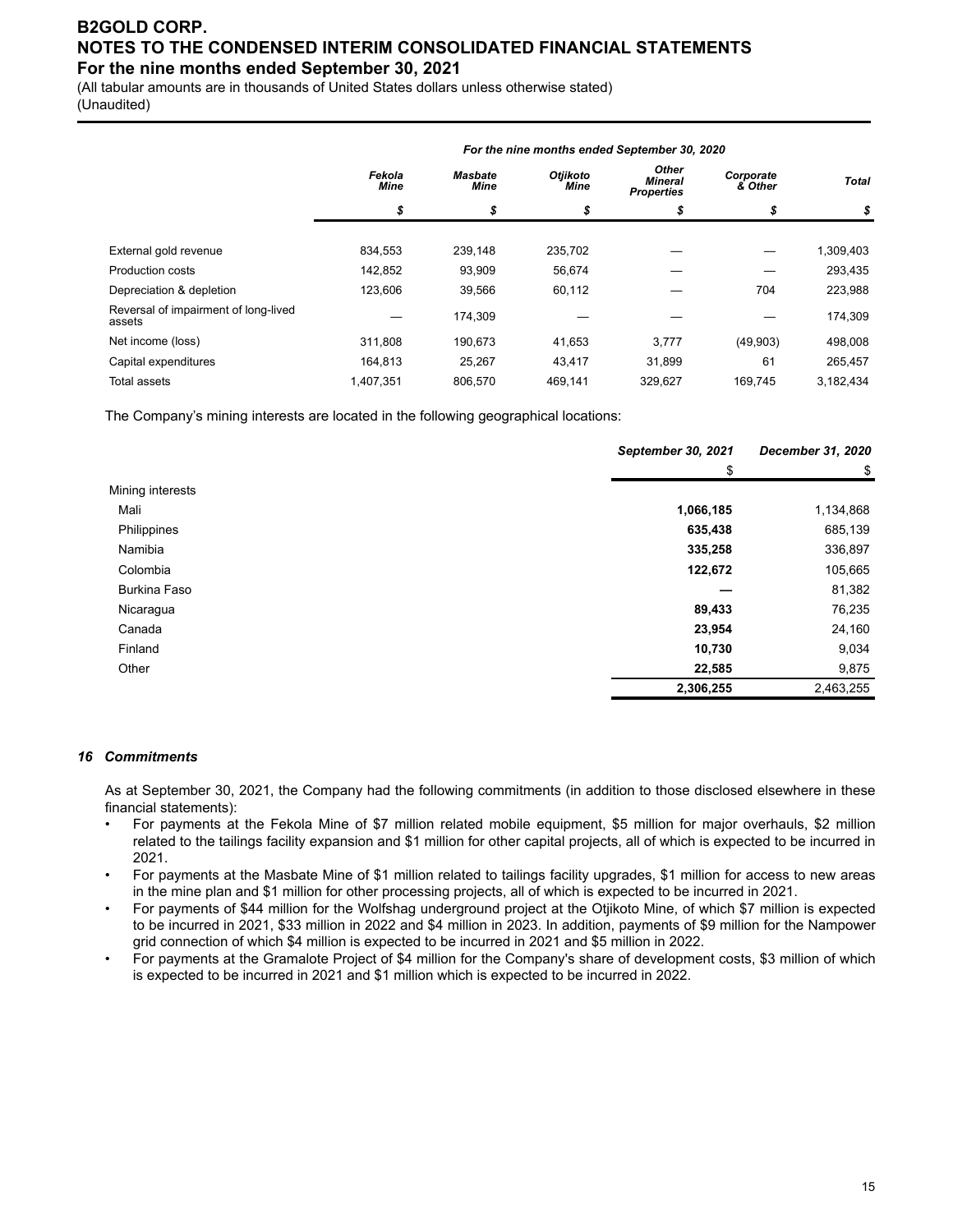# **B2GOLD CORP. MINING INTERESTS SCHEDULE (NOTE 17) For the nine months ended September 30, 2021**

(All tabular amounts are in thousands of United States dollars) (Unaudited)

|                                                                   | Cost                               |                          |                          |                                       |                                                 | <b>Accumulated depreciation</b>    |                                 |                          |                                     | <b>Net carrying value</b>           |                                    |  |
|-------------------------------------------------------------------|------------------------------------|--------------------------|--------------------------|---------------------------------------|-------------------------------------------------|------------------------------------|---------------------------------|--------------------------|-------------------------------------|-------------------------------------|------------------------------------|--|
|                                                                   | <b>Balance at</b><br>Dec. 31, 2020 | <b>Additions</b>         | <b>Disposals</b>         | Reclass /<br><b>Mine</b><br>movements | <b>Balance</b> at<br>restoration Sept. 30, 2021 | <b>Balance at</b><br>Dec. 31, 2020 | <b>Depreciation</b>             | Disposals                | <b>Balance at</b><br>Sept. 30, 2021 | <b>Balance at</b><br>Sept. 30, 2021 | <b>Balance</b> at<br>Dec. 31, 2020 |  |
|                                                                   | \$                                 | \$                       | \$                       | \$                                    | \$                                              | \$                                 | \$                              | \$                       | \$                                  | \$                                  | \$                                 |  |
| Property, plant and equipment (depletable)                        |                                    |                          |                          |                                       |                                                 |                                    |                                 |                          |                                     |                                     |                                    |  |
| Fekola                                                            | 1,516,134                          | 67,065                   | (2,508)                  | (2,886)                               | 1,577,805                                       | (416, 559)                         | (141, 112)                      | 61                       | (557, 610)                          | 1,020,195                           | 1,099,575                          |  |
| Masbate                                                           | 1,046,577                          | 25,898                   | (284)                    | (4,883)                               | 1,067,308                                       | (361, 438)                         | (70, 952)                       | 213                      | (432, 177)                          | 635,131                             | 685,139                            |  |
| Otjikoto                                                          | 696,956                            | 60,508                   | (1,715)                  | (2, 211)                              | 753,538                                         | (371, 138)                         | (60, 041)                       | 1,701                    | (429, 478)                          | 324,060                             | 325,818                            |  |
|                                                                   | 3,259,667                          | 153,471                  | (4, 507)                 | (9,980)                               | 3,398,651                                       | (1, 149, 135)                      | (272, 105)                      | 1,975                    | (1, 419, 265)                       | 1,979,386                           | 2,110,532                          |  |
| Exploration & evaluation properties (pre-depletable)              |                                    |                          |                          |                                       |                                                 |                                    |                                 |                          |                                     |                                     |                                    |  |
| Gramalote                                                         | 95,435                             | 17,007                   |                          |                                       | 112,442                                         |                                    |                                 |                          |                                     | 112,442                             | 95,435                             |  |
| Kiaka                                                             | 80,927                             | 3,965                    |                          | (84, 892)                             | -                                               |                                    |                                 |                          |                                     | $\overline{\phantom{0}}$            | 80,927                             |  |
| Menankoto                                                         | 28,991                             | 3,825                    |                          | —                                     | 32,816                                          |                                    |                                 |                          |                                     | 32,816                              | 28,991                             |  |
| <b>Bantako Nord</b>                                               | 6,191                              | 6,743                    |                          |                                       | 12,934                                          |                                    |                                 |                          | —                                   | 12,934                              | 6,191                              |  |
| Ondundu                                                           | 10,701                             | 145                      |                          | -                                     | 10,846                                          |                                    |                                 |                          | -                                   | 10,846                              | 10,701                             |  |
| Mocoa Royalty                                                     | 10,230                             | $\overline{\phantom{0}}$ |                          | -                                     | 10,230                                          |                                    |                                 |                          |                                     | 10,230                              | 10,230                             |  |
| Finland                                                           | 9,034                              | 1,696                    |                          |                                       | 10,730                                          |                                    |                                 |                          | -                                   | 10,730                              | 9,034                              |  |
| Uzbekistan                                                        | 4,131                              | 2,791                    | -                        | $\overline{\phantom{m}}$              | 6,922                                           |                                    |                                 |                          | —                                   | 6,922                               | 4,131                              |  |
| Other                                                             | 6,688                              | 4,370                    | (4, 741)                 | (441)                                 | 5,876                                           | -                                  |                                 |                          | —                                   | 5,876                               | 6,688                              |  |
|                                                                   | 252,328                            | 40,542                   | (4,741)                  | (85, 333)                             | 202,796                                         | $\overline{\phantom{0}}$           | $\overbrace{\phantom{1232211}}$ | $\equiv$                 | $\overline{\phantom{m}}$            | 202,796                             | 252,328                            |  |
| Corporate                                                         |                                    |                          |                          |                                       |                                                 |                                    |                                 |                          |                                     |                                     |                                    |  |
| Office, furniture & equipment                                     | 28,394                             | 1,570                    | (1,506)                  | $\overline{\phantom{0}}$              | 28,458                                          | (4, 234)                           | (1,776)                         | 1,506                    | (4, 504)                            | 23,954                              | 24,160                             |  |
|                                                                   | 3,540,389                          | 195,583                  | (10, 754)                | (95, 313)                             | 3,629,905                                       | (1, 153, 369)                      | (273, 881)                      | 3,481                    | (1, 423, 769)                       | 2,206,136                           | 2,387,020                          |  |
| Investments in associates (accounted for using the equity method) |                                    |                          |                          |                                       |                                                 |                                    |                                 |                          |                                     |                                     |                                    |  |
| Calibre                                                           | 76,235                             | 13,198                   |                          |                                       | 89,433                                          |                                    |                                 |                          |                                     | 89,433                              | 76,235                             |  |
| <b>BeMetals</b>                                                   |                                    | 10,686                   |                          |                                       | 10,686                                          |                                    |                                 |                          | —                                   | 10,686                              |                                    |  |
|                                                                   | 76,235                             | 23,884                   | $\overline{\phantom{m}}$ | $\overline{\phantom{m}}$              | 100,119                                         | $\overline{\phantom{m}}$           | $\overline{\phantom{m}}$        | $\overline{\phantom{m}}$ | $\overline{\phantom{m}}$            | 100,119                             | 76,235                             |  |
|                                                                   | 3,616,624                          | 219,467                  | (10, 754)                | (95, 313)                             | 3,730,024                                       | (1, 153, 369)                      | (273, 881)                      | 3,481                    | (1,423,769)                         | 2,306,255                           | 2,463,255                          |  |
|                                                                   |                                    |                          |                          |                                       |                                                 |                                    |                                 |                          |                                     |                                     |                                    |  |